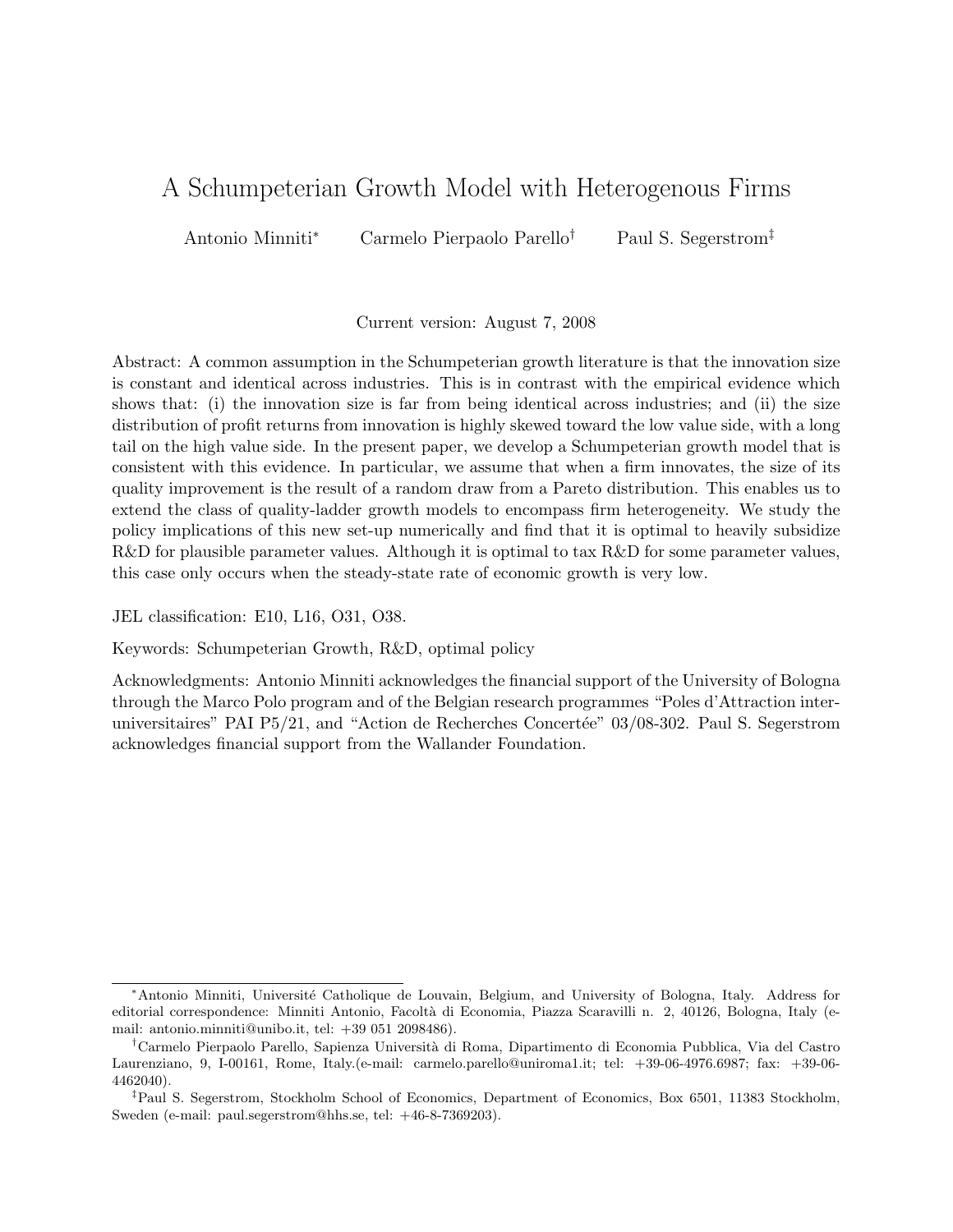# 1 Introduction

Starting from the seminal contribution of Grossman and Helpman (1991), much research has been devoted to exploring the normative implications of R&D-based growth models with quality improvements. This literature has largely investigated the question of whether to tax or subsidize R&D, and has shown that the direction of the optimal R&D policy is sensitive to the nature of the innovation, drastic (with a big skip separating two consecutive quality vintages) or non drastic (with a small skip separating two consecutive quality vintages). In most of these contributions, R&D policy recommendations are drawn and discussed with respect to the size of quality improvement, the latter being usually treated as constant and identical across industries (see, e.g. Grossman and Helpman, 1991; Segerstrom, 1998; Li, 2001 and 2003).<sup>1</sup>

However, assuming a constant innovation size is in contrast with the empirical evidence which shows that the probability distribution of R&D outcomes, as well as the size distribution of profit returns from innovations, are highly skewed toward the low value side, with a very long tail into the high value side. This suggests that R&D projects are not equally profitable, with innovations of lower size having a higher probability to be achieved.

In this paper, we propose an R&D growth model which is consistent with this evidence. In our setting, firms address two different types of uncertainty when engaging in R&D. The first one is the traditional uncertainty related to the outcome of the R&D race. The second one is new in the literature and is related to the size of innovation; more specifically, we model the idea that there is an increasing difficulty to realize innovations of greater size by assuming that the probability distribution of quality improvements (denoted also as quality jumps) is Pareto. Now, since a patent is granted to each innovator and the size of a quality increment determines the profitability of an innovation, our modeling strategy is in accordance with the evidence reported by Scherer (1965) where it is shown that R&D profits measured through a survey of U.S. patents conform quite well to a Pareto-type distribution.

It is important to observe that firms are heterogenous in our model. In fact, once we allow the quality jumps to vary, it is possible to record a drastic innovation subsequent to a non-drastic one and so forth, with the result that the size of each industry leader, as well as its strategic behavior, may differ across industries and over time. We build upon the non-scale growth model of Segerstrom (1998), recently discussed and extended by Li (2003); such a setting, characterized by diminishing technological opportunities and knowledge spillovers within and across industries, is thus generalized to the case of heterogeneous firms. The model has a unique steady-state equilibrium, with firms operating either as a price setting oligopolist or as a monopolist, depending on the type of innovation pursued, drastic or just incremental.

The research objectives of this paper are twofold. First, we are interested in building a tractable analytical framework that introduces firm heterogeneity into the class of quality-ladder growth models. Second, we explore the policy implications of this new set-up and assess the robustness of the normative results of the previous literature on the topic. In this respect, it is worth noticing

<sup>1</sup>Differences in R&D policy recommendations often emerge in this literature. Such discrepancies arise because of interactions between different externalities at work in these models. For instance, while Grossman and Helpman (1991) find that it is optimal to subsidize R&D when the size of quality improvement is very small or vary large and to tax R&D for innovations of intermediate size, Segerstrom (1998), which extends Grossman and Helpman's work to the case of increasing R&D difficulty, shows that for small-sized innovations R&D subsidies are optimal, whereas for sufficiently large-sized innovations R&D taxes are welfare maximizing. More recently, Li (2003), relaxing the assumption of unitary elasticity of substitution between goods and allowing for positive across-industry R&D spillovers, finds that R&D should be subsidized when innovations are sufficiently large, and taxed when innovations are of intermediate size. These results hold when across-industry R&D spillovers are not too large. Instead, if these spillovers are sufficiently big, it is optimal to subsidize R&D regardless of the size of innovation.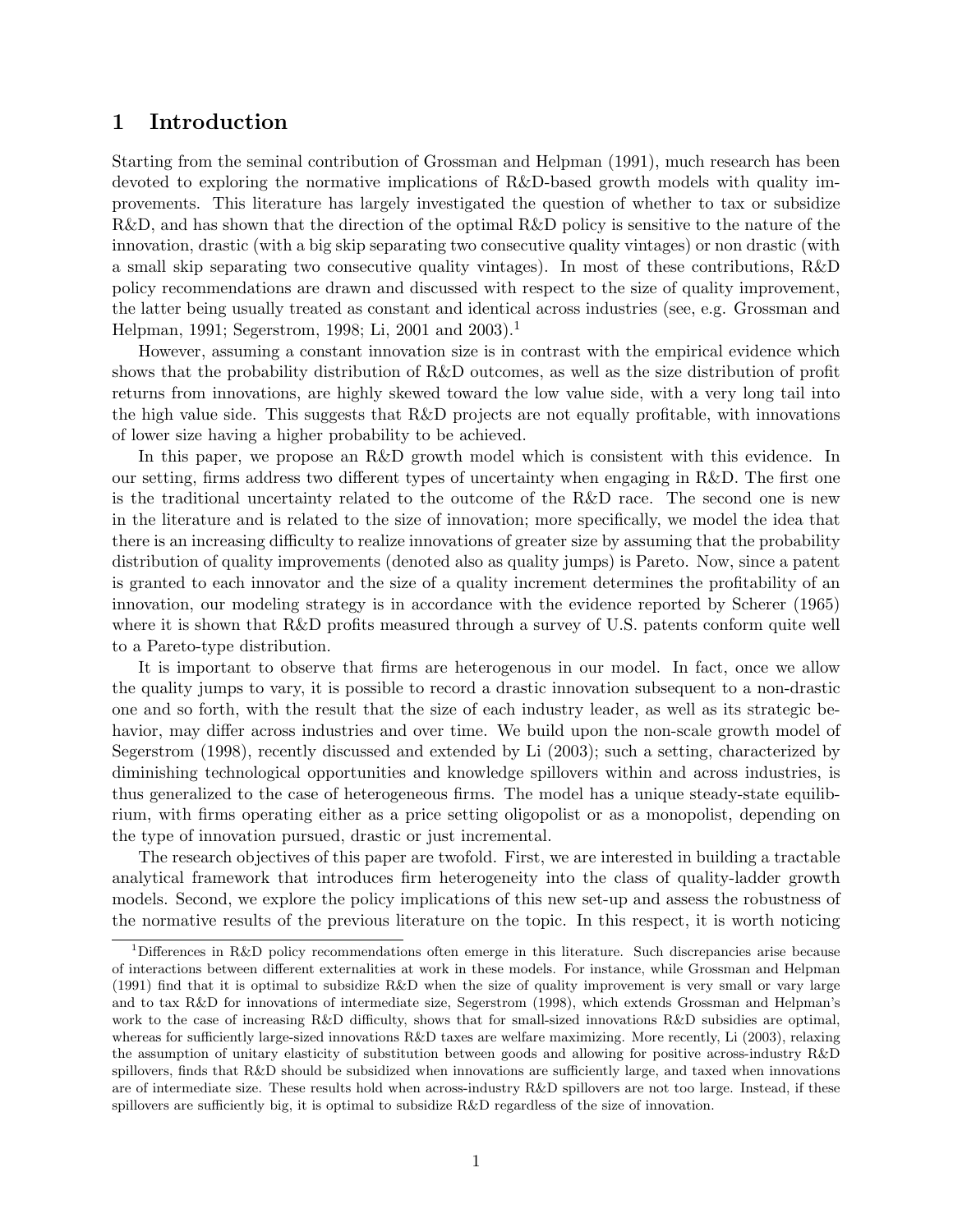that the optimal R&D policy we focus on does not lead to the first-best outcome. The reason is that, differently from the canonical quality-ladder growth model, not all the industry leaders operate under the same competition regime in our setting. In fact, in the presence of heterogeneous firms, the markup of price over marginal cost differs across industries; in particular, goods are sold at higher markups in sectors where leaders operate as price setting monopolists than in ones where they behave like price setting oligopolists. This means that the first-best optimum, which requires identical markups across firms, can not be achieved.

In order to determine the direction and magnitude of the optimal R&D policy, we calibrate the model by using data from the U.S. economy. Our benchmark simulations show that it is optimal to subsidize R&D at a rate of 56 percent, with the share of resources optimally allocated to R&D being roughly twice the laissez-faire share. We check the robustness of this result by considering high and low values for some key parameters. We find that the optimal R&D subsidy rate remains positive and fluctuates between 18 and 56 percent when the steady-state rate of economic growth is kept within the interval  $[0.5\%, 2\%]$ . Since the optimal R&D tax case only occurs when economic growth is unreasonably low, our overall analysis suggests that over-investment in R&D, although possible in principle, is very unlikely to occur in a decentralized economy. In earlier research by Segerstrom (1998) and Li (2003), the possibility of optimal R&D taxes is discussed at length but the importance of this case for plausible parameter values is not assessed since the models are not solved numerically.<sup>2</sup>

The paper develops as follows. In Section 2 we report some empirical evidence on the distribution of innovation size and we discuss some recent theoretical work that treats the results of R&D activity as uncertain. Section 3 sets up the model. Section 4 solves for the balanced-growth path and analyzes the steady-state properties of the model. Section 5 performs the welfare analysis and numerically explores the relevant policy implications. Finally, Section 6 concludes.

## 2 Uncertainty in the R&D activity

As mentioned before, the main departure of this paper from the existing literature is that the realization of each R&D race is uncertain; in our contribution, such an uncertainty follows a Pareto distribution. The concern that the innovation size is far from being identical in all industries is quite acknowledged in the empirical literature on this topic. As there is no direct measure concerning the value of innovation activity, economists have often made use of some proxies. For instance, the standard patent-design literature uses the notion of patent claims to mean the size of innovation.<sup>3</sup> The claims of a patent determine the "scope" or the "breadth" of an innovation and define, in technical terms, the extent of the protection conferred by a patent. As a result, the number of claims accorded to a patent may be taken as a proxy for the innovation size and, in our view, its pattern over-time and across industries provides evidence on the fact that quality jumps vary substantially both within the same industry line and across sectors.

Figure 1 shows the time evolution of the average number of claims made by technological fields for the U.S. economy. The across industries differences are very large; in 1984, for instance, the

<sup>&</sup>lt;sup>2</sup>Our finding that it is optimal to heavily subsidize  $R\&D$  is in line with the results in Jones and Williams (2000). They calibrate a growth model to U.S. data, obtaining under-investment in R&D for a wide range of parameter values. However, Jones and Williams (2000) do not allow for firm heterogeneity; the markup of price over marginal cost is the same for all firms in their model. Also, they study the case where innovations are increases in product variety (instead of product quality).

<sup>3</sup>See among others, Klemperer (1990), O'Donoghue (1998), O'Donoghue et al. (1998) and O'Donoghue and Zweimuller (2004).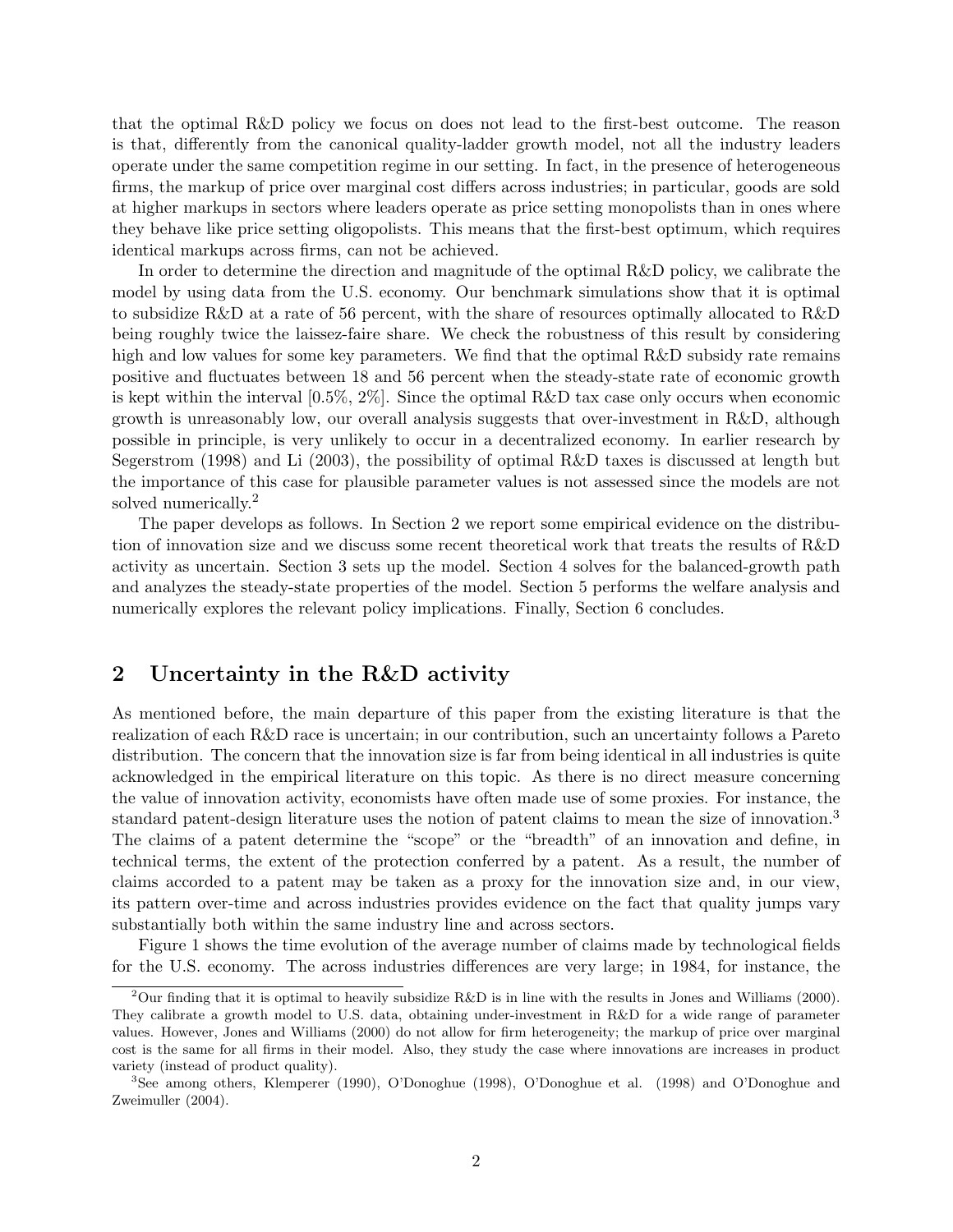industry sectors with the larger patent scope are Drugs & Medical while Computer and Communications records the larger number of claims in 1997.

Another potential measure of the width of the innovation is the number of citations received by a patent. Silverberg and Verspagen (2004), for instance, point out that forward patent citations can be taken as a possible proxy for the innovation size. Hall et al. (2000) find out that citationweighted patent stocks are highly correlated with firm's market value because of the high valuation placed on firms that hold very highly cited patents.

Figure 2 is taken from Hall et al. (2000) and shows the estimated citation lag distribution per technology field. The vertical axis measures the relative probability of citation, whereas the area under each curve is the estimated overall relative citation intensity for a given field. Citation lag differs across industries emphasizing a high heterogeneity in terms of innovation sizes. On average, the most cited patents are those in Computers and Communications, followed by the patents in Drug and Medical sector.

As regards the probability distribution governing R&D's outcomes, as well as the size distribution of profit returns from innovations, it is widely recognized that it is highly skewed toward the low value side, with a very long tail into the high value side. In a seminal work Scherer (1965) reports that the profits measured through a survey of U.S. patents conforms quite well to the Pareto-type distribution with a slope coefficient of less than 0.5. Successive studies have tested whether the patent values, profitability and citations obey a Pareto distribution. It is interesting to observe that in all these tests the Pareto distribution is taken as a benchmark; this literature either supports the Pareto distribution or concludes that it is hard to distinguish between the Pareto and the lognormal distributions. For instance, Harhoff et al. (1997) examine the distribution of the value of patents in Germany and the U.S.. The Authors find out that for patents worth more than \$500,000 or more than 100,000 Deutsche Marks, a Pareto distribution accurately describes patent values, although for the entire range of patent values a lognormal distribution seems to fit better. Bertran (2003) finds that the distribution for ideas is very close to the Pareto distribution by using data on the number of citations to value patents.

In our paper we model the uncertainty concerning R&D outcomes by assuming that quality jumps are drawn independently from a Pareto distribution. Since a patent is granted to each innovator and, as we will see, the size of a quality increment determines the profitability of an innovation, our model is consistent with the evidence that the distribution of patent values is close to the Pareto distribution.

It is interesting to observe that other authors have recently used the Pareto distribution to model the uncertainty regarding the results of R&D projects. Bental and Peled (1996) describe R&D activity as a sequential search involving random draws - also called technology draws - from a population of untried technologies characterized by a Pareto distribution. Kortum (1997) and Eaton and Kortum (1999) also use the Pareto distribution to characterize the R&D novelty distribution. As observed by Kortum (1997), a nice property of the Pareto distribution is that the distribution function for new inventions does not depend on the current state of knowledge.<sup>4</sup> In addition to this, a key-advantage of using a Pareto distribution is its simplicity; among all the probability distributions, it is probably the easiest to work with. This also explains the reason why recently there has been a wide utilization of the Pareto distribution in economic applications.<sup>5</sup>

<sup>&</sup>lt;sup>4</sup>Later, we will interpret accurately this property in our model.

<sup>&</sup>lt;sup>5</sup>See for instance Bental and Peled (2002) and Popp (2005). In addition to the literature on R&D and growth, the recent literature of trade largely use the Pareto distribution for modeling uncertainty concerning the future productivity levels of firms after the process of entry into the industry (see for instance Melitz, 2003; Melitz and Ottaviano, 2003).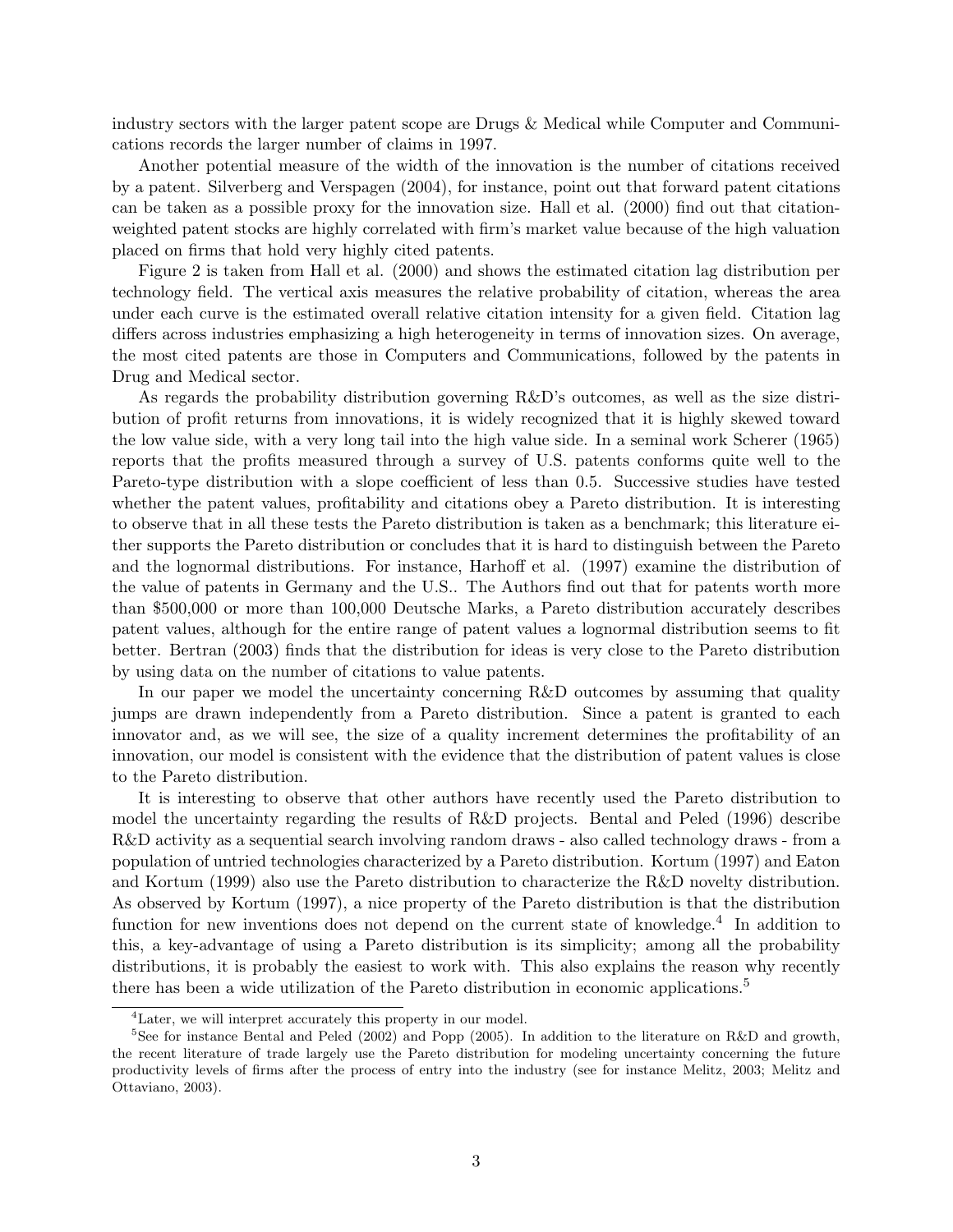## 3 The model

We consider a closed economy with a continuum of industries indexed by  $\omega \in [0,1]$ . In each industry  $\omega$ , firms are distinguished by the quality of the products they produce. Better quality products cannot be manufactured until they have been invented, and firms in each industry  $\omega$  engage in R&D races. As in the standard quality ladders model by Grossman and Helpman (1991), when the top quality in an industry is the product of vintage  $j$ , the next winner of an R&D race becomes the sole producer of vintage  $j + 1$  quality product. In contrast with the standard model though, the quality-jumps realized by the winners of each R&D race are not fixed and are drawn from a probability distribution with support  $[1, +\infty)$ .

### 3.1 Consumers

There is a representative household that is modeled as a dynastic family that grows over time at an exogenous rate n. Normalizing the initial number of members of this family to equal one, the economy' population size at time t amounts to  $L(t) = e^{nt}$ . Each individual provides labor services in exchange for wages and choose from the continuum of products  $\omega \in [0, 1]$ , where each product  $\omega$ can potentially be supplied in a countably-infinite number of qualities. Quality vintage  $j$  of product  $\omega$  provides quality  $q(j, \omega, t)$ . By the definition of quality improvement, new generations are better than the old ones; i.e.,  $q(j, \omega, t) > q(j - 1, \omega, t)$ . At time  $t = 0$ , the state-of-the-art quality q for each product  $\omega$  equals one.

The representative household has additively separable intertemporal preferences given by the following lifetime utility function:

$$
U = \int_0^\infty e^{-(\rho - n)t} \ln u(t) \, dt,\tag{1}
$$

where  $\rho > n$  denotes the subjective discount rate and  $u(t)$  is the static utility of each household member. The static utility function  $u(t)$  takes the following Dixit-Stiglitz form:

$$
u(t) = \left\{ \int_0^1 \left[ \Sigma_j q(j, \omega, t)^{\frac{1}{\sigma - 1}} \cdot d(j, \omega, t) \right]^{\frac{\sigma - 1}{\sigma}} d\omega \right\}^{\frac{\sigma}{\sigma - 1}}, \tag{2}
$$

where  $d(j, \omega, t)$  is consumption by an individual of a product  $\omega$  with quality vintage j at time t and  $\sigma > 1$  is the elasticity of substitution between products. Note that goods of different vintages are perfect substitutes.<sup>6</sup>

The representative household maximizes lifetime utility (1) subject to the following intertemporal budget constraint:

$$
\int_0^\infty e^{ns} c(s) e^{-R(s)} ds = A(0) + \int_0^\infty e^{ns} w(s) e^{-R(s)} ds,
$$
\n(3)

where  $c(t)$  is the flow of individual consumer spending,  $R(t) \equiv \int_0^t r(\tau) d\tau$  is the cumulative interest rate (with  $R'(t) = r(t)$ ),  $r(t)$  is the market interest rate,  $A(0)$  is the initial value of asset holdings

 $6$ The specification (2) has been used by Thompson and Waldo (1994), Dinopoulos and Thompson (1998), Thompson (1999), Li (2003) and Segerstrom (2007).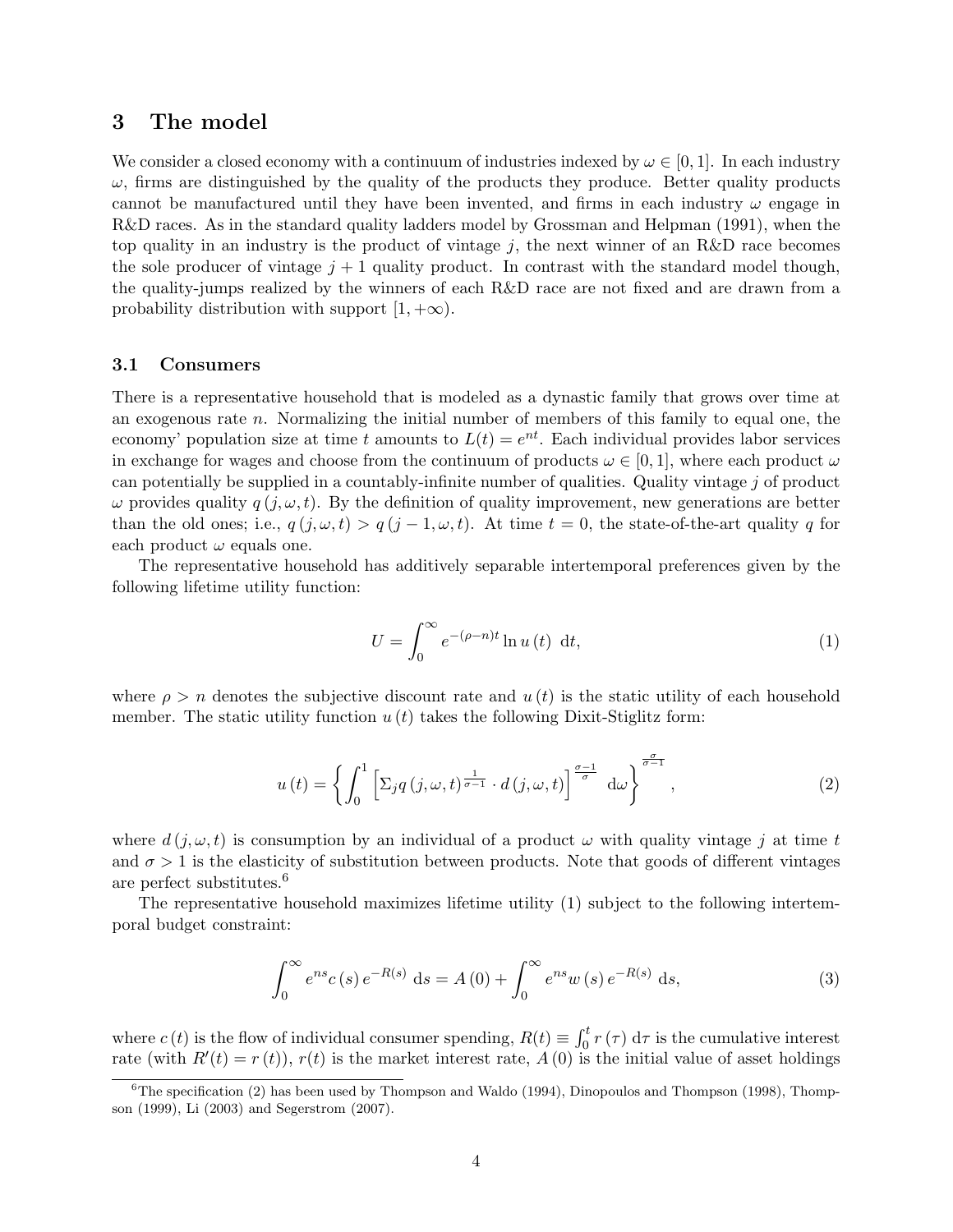of the representative household and  $w(t)$  is the wage rate earned by each household member. Households own firms in equal shares and receive profits as dividends. Individual consumer spending is given by:

$$
c(t) = \int_0^1 \left[\Sigma_j p(j,\omega,t) d(j,\omega,t)\right] d\omega,
$$

where  $p(j, \omega, t)$  is the price of product  $\omega$  with quality vintage j at time t.

The household maximization problem can be broken into three stages: the allocation of expenditure at each instant for each product across available quality levels, the allocation of expenditure at each instant across products, and the allocation of expenditure across time. The first two subproblems are two static maximization problems while the last subproblem is essentially a dynamic or intertemporal maximization problem.

#### 3.1.1 The allocation of expenditure for each product across available quality levels

In the first stage, each household member solves a within-industry static optimization problem which consists in selecting the vintage for each product. Formally, this within-industry static maximization reads:

$$
\max_{d(\cdot)} \ \Sigma_j q\,(j,\omega,t)^{\frac{1}{\sigma-1}} \cdot d\,(j,\omega,t)
$$

subject to:

$$
c(\omega, t) = \Sigma_j p(j, \omega, t) d(j, \omega, t),
$$

where  $\omega$  and t are fixed and  $c(\omega, t)$  is consumer expenditure in industry  $\omega$  at time t.

It is straightforward to verify that the representative household member is indifferent between quality vintage j and quality vintage  $j - 1$  if:

$$
\frac{p(\boldsymbol{j},\omega,t)}{p(\boldsymbol{j}-1,\omega,t)} = \lambda(\omega,t)^{\frac{1}{\sigma-1}},
$$

where  $\lambda(\omega, t) \equiv \frac{q(j,\omega,t)}{q(j-1,\omega)}$  $\frac{q(j,\omega,t)}{q(j-1,\omega,t)}$  is the quality jump separating two consecutive vintages of product  $\omega$  at time t. When consumers are indifferent between two vintages, we restrict attention to equilibria where consumers only buy the higher quality product, with the result that only the highest quality level available is sold in equilibrium.

#### 3.1.2 The allocation of expenditure across products

In the second stage, each household member decides the allocation of expenditure  $c(\omega, t)$  across the unit measure of products. Formally, for fixed time  $t$ , this across-industry static optimization problem is:

$$
\max_{d(\cdot)} \left[ \int_0^1 q\left(j_\omega, \omega, t\right)^{\frac{1}{\sigma}} \cdot d\left(j_\omega, \omega, t\right)^{\frac{\sigma-1}{\sigma}} d\omega \right]^{\frac{\sigma}{\sigma-1}},
$$

subject to:

$$
c(t) = \int_0^1 p(j\omega,\omega,t) d(j\omega,\omega,t) d\omega,
$$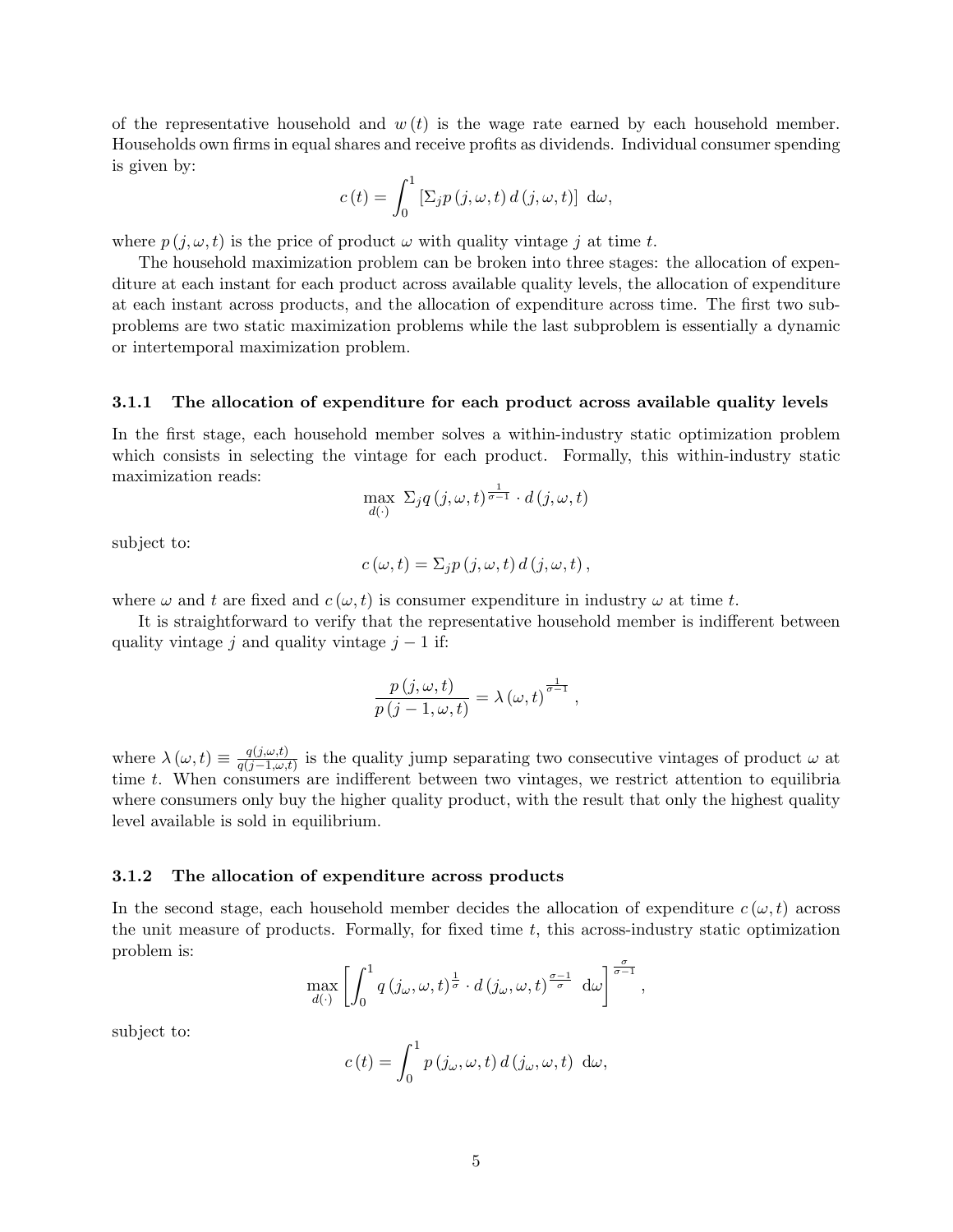where  $q(j_{\omega}, \omega, t)$  is the quality level,  $j_{\omega}$  is the vintage, and  $d(j_{\omega}, \omega, t)$  is the individual quantity demanded for the product with the lowest quality-adjusted price in industry  $\omega$  at time t. Solving this problem yields the individual consumer demand function:

$$
d(j_{\omega}, \omega, t) = \frac{p(j_{\omega}, \omega, t)^{-\sigma} q(j_{\omega}, \omega, t) c(t)}{P(t)^{1-\sigma}}.
$$
\n
$$
(4)
$$

where

$$
P(t) \equiv \left[ \int_0^1 q\left( j_{\omega'}, \omega', t \right) p\left( j_{\omega'}, \omega', t \right)^{1-\sigma} d\omega' \right]^{1/(1-\sigma)}
$$
(5)

is the relevant quality-adjusted price index. According to (4), the representative household member demands the amount  $d(j_\omega, \omega, t)$  of product  $\omega$  with a quality level  $q(j_\omega, \omega, t)$ , and no units of lower quality versions of that product. Other things being equal, there is stronger consumer demand for products of higher quality. Because preferences are homothetic, aggregate demand equals  $D(j_{\omega}, \omega, t) = d(j_{\omega}, \omega, t) L(t)$  in each industry  $\omega$ .

#### 3.1.3 The allocation of lifetime wealth across time

In the first stage, the representative household allocates its lifetime expenditure across time. The optimal control problem consists of maximizing discounted utility  $(1)$  given  $(2)$ ,  $(3)$ ,  $(4)$  and  $(5)$ . The solution to this optimal control problem yields the well-known Euler equation:

$$
\frac{\dot{c}(t)}{c(t)} = r(t) - \rho,\tag{6}
$$

which says that individual consumer expenditure  $c$  grows over time if and only if the market interest rate r exceeds the subjective discount rate  $\rho$ .

## 3.2 Product Markets

In each industry, firms compete in prices. Labor is the only input used in production and there are constant returns to scale. One unit of labor is required to produce one unit of output, regardless of quality. The labor market is perfectly competitive and the wage is normalized to unity throughout time. Consequently, each firm has a constant marginal cost of production equal to one.

The pricing decision of each state-of-the-art good producer (henceforth, industry leader) will depend on the kind of innovation obtained: drastic (radical) or non-drastic (incremental). When  $\lambda(\omega, t) < \left(\frac{\sigma}{\sigma-1}\right)^{\sigma-1}$ , the innovation are non-drastic and the industry leader uses the limit-price  $p = \lambda (\omega, t)^{1/(\sigma - 1)}$  to ensure that consumers purchase his good instead of the second-highest quality good. On the other hand, when  $\lambda(\omega, t) \geq \left(\frac{\sigma}{\sigma-1}\right)^{\sigma-1}$ , charging the unconstrained monopoly price  $p = \sigma/(\sigma - 1)$  is profit-maximizing for the industry leader. As a result, the firm's pricing decision can be summarized as follows:

$$
p(j_{\omega}, \omega, t) = \begin{cases} \lambda(\omega, t)^{1/(\sigma - 1)} & \text{if } \lambda(\omega, t) < \left(\frac{\sigma}{\sigma - 1}\right)^{\sigma - 1} \\ \frac{\sigma}{\sigma - 1} & \text{if } \lambda(\omega, t) \ge \left(\frac{\sigma}{\sigma - 1}\right)^{\sigma - 1} \end{cases}
$$
(7)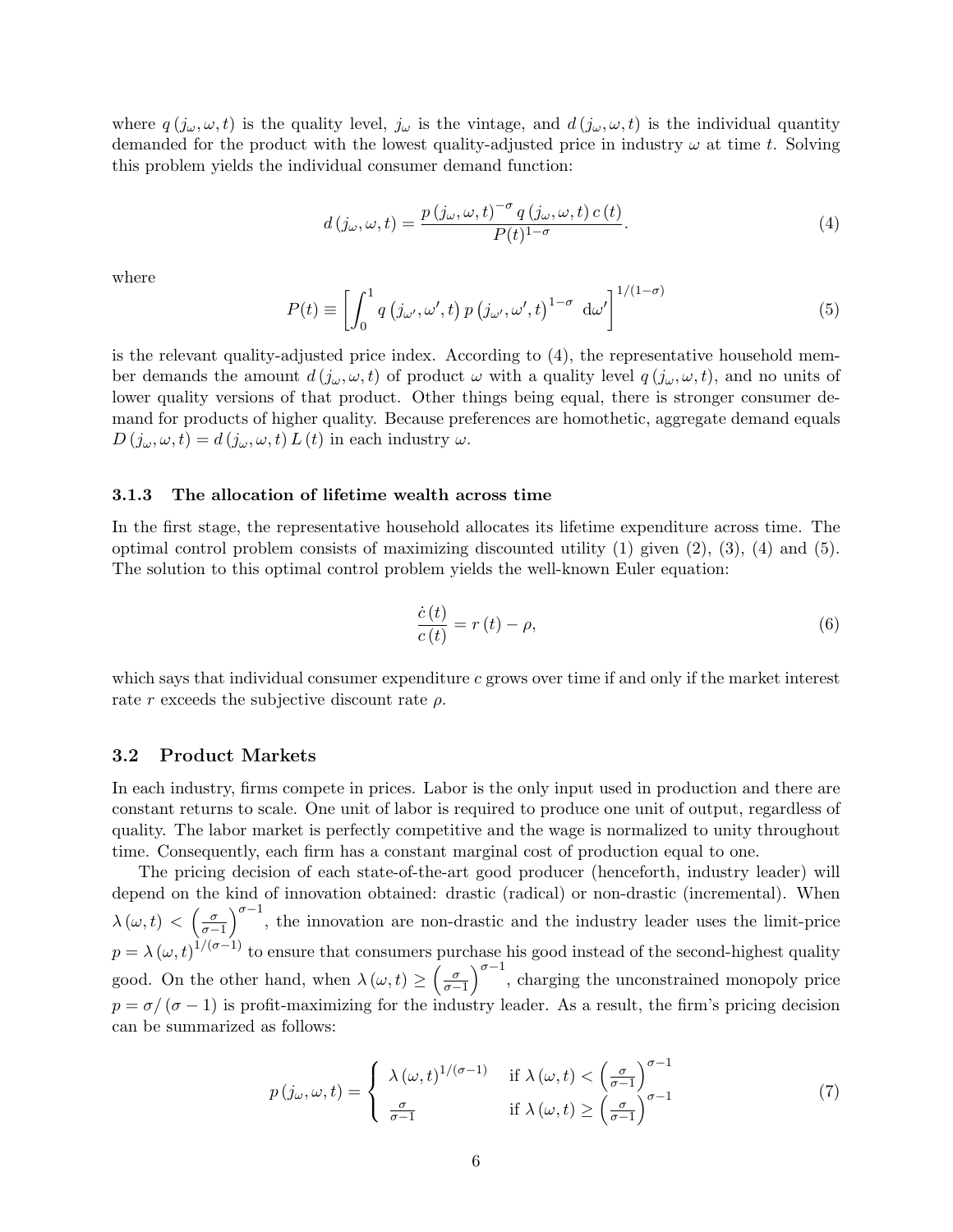The instantaneous flow of profits earned by each industry leader will depend on the size of the quality increment. Using (4) and (7), the flow of profits when innovation is drastic is:

$$
\pi_D(j_\omega,\omega,t) = \frac{\sigma^{-\sigma}(\sigma-1)^{\sigma-1}q(j_\omega,\omega,t)c(t)L(t)}{P(t)^{1-\sigma}},
$$

whereas the flow of profits when innovation is non-drastic is:

$$
\pi_I(j_\omega,\omega,t) = \frac{\left[\lambda\left(\omega,t\right)^{\frac{1}{\sigma-1}}-1\right]\lambda\left(\omega,t\right)^{-\frac{\sigma}{\sigma-1}}q\left(j_\omega,\omega,t\right)c\left(t\right)L\left(t\right)}{P(t)^{1-\sigma}}.
$$

#### 3.3 Research and development

There is free entry into each R&D race, so firms may target their research effort at any of the continuum of state-of-the-art quality products. Labor is the only input used in R&D and all firms have the same R&D technology. Any firm i that hires  $\ell_i (\omega, t)$  units of R&D labor in industry  $\omega$  at time t is able to discover the next higher quality product  $j_{\omega}+1$  with instantaneous probability (or Poisson arrival rate):

$$
\iota_i(\omega, t) = \frac{Q(t)^{\psi} \ell_i(\omega, t)}{aX(\omega, t) q(j_{\omega}, \omega, t)},
$$
\n(8)

where  $Q(t) \equiv \int_0^1 q(j_\omega,\omega,t) d\omega$  is the average quality across industries at time  $t, \psi > 0$  is an across-industry R&D spillover parameter and  $a > 0$  is a R&D productivity parameter.  $X(\omega, t)$  is a R&D difficulty index which takes on the initial value  $X(\omega, 0) = 1$  for all  $\omega$  and grows over time according to:

$$
\frac{\dot{X}(\omega,t)}{X(\omega,t)} = \mu \cdot \iota(\omega,t),\tag{9}
$$

where  $\mu > 0$  a R&D difficulty growth parameter and  $\iota(\omega, t) = \sum_i \iota_i(\omega, t)$  is the industry-wide instantaneous probability of R&D success.

This R&D technology was introduced by Li (2003). It captures two reasons why innovating can become more difficult over time and one reason why innovating can become less difficult over time. First, innovating can become more difficult over time because  $X(\cdot)$  increases. During each R&D race, researchers start off pursuing the most promising projects and if they fail, they try less promising projects. Equation (9) captures increasing R&D difficulty arising from a series of research failures, as in Segerstrom (1998). Second, innovating can become more difficult over time because  $q(j_\omega, \omega, t)$  increases. Since  $q(j_\omega, \omega, t)$  only increases when innovation occurs, this term highlights another source of increasing R&D difficulty, namely research successes. As products improve in quality and become more complex, the creation of the next vintage quality becomes more difficult. Third, innovating can become less difficult over time because  $Q(t)^{\psi}$  increases. This term captures the possibility of positive across-industry knowledge spillovers. As other industries experience R&D successes and  $Q(t)$  increases over time, this contributes to increasing the likelihood of research success by individual firms. These positive R&D spillovers have been found to be significant in many empirical studies (see Griliches (1992) and Sveikauskas (2007)).

Once a firm wins a R&D race, it observes its realized quality jump  $\lambda$  and decides whether to charge the unconstrained monopoly price or the limit price. We assume that the size of the quality jump is drawn from a Pareto distribution with a shape parameter  $1/\kappa$  and a scale parameter equal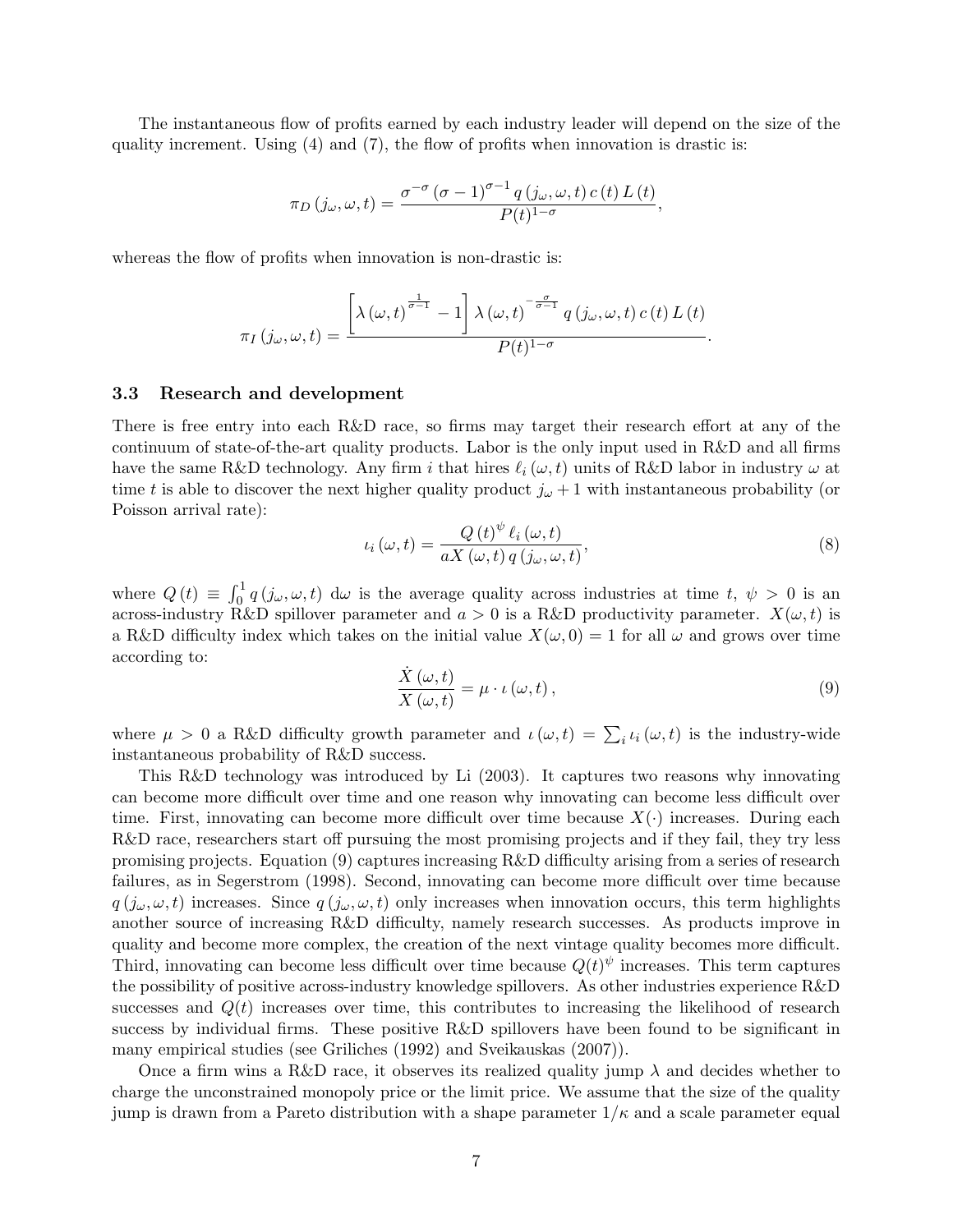to 1. The probability density function for this Pareto distribution is given by:

$$
g(\lambda) = \frac{1}{\kappa} \lambda^{-(1+\kappa)/\kappa}, \qquad \lambda \in [1, \infty). \tag{10}
$$

The parameter  $\kappa \in (0,1)$  governing the shape of the Pareto distribution can be interpreted as a measure of dispersion or heterogeneity. A lower value of  $\kappa$  corresponds to a thinner upper tail of the distribution of quality jumps. As  $\kappa$  increases, the expected value of  $\lambda$  increases, in fact, it equals  $1/(1-\kappa).$ 

As in Grossman and Helpman (1991), Segerstrom (1998) and Li (2003), we solve the model for symmetric equilibrium behavior where the industry-level innovation rate  $\iota(\omega, t)$  is the same in all industries  $\omega$  at each point in time t. This allows us to simplify notation since both  $\iota$  and X are simply functions of t, that is,  $\iota(\omega, t) = \iota(t)$  and  $X(\omega, t) = X(t)$  for all  $\omega$ . Furthermore, to simplify the transitional dynamics analysis, we assume that the initial distribution of  $\lambda$  values is given by  $g(\lambda)$  at time  $t = 0$ . Then as firms innovate and draw new values of  $\lambda$ , the distribution of  $\lambda$  values does not change over time.

## 3.4 Quality dynamics

Consider now how average quality  $Q(t)$  evolves over time. In industry  $\omega$ , the quality index  $q(j_\omega,\omega,t)$  jumps to  $q(j_\omega+1,\omega,t) = \lambda q(j_\omega,\omega,t)$  at the rate  $\iota(t)$  when an innovation occurs. Since this process of quality improvement is common to all industries in the economy, the time derivative of  $Q(t)$  can be written as:

$$
\dot{Q}(t) = \int_0^1 (\lambda - 1) q(j_\omega, \omega, t) \, \iota(t) \, d\omega.
$$

Using the law of large numbers, the previous equation becomes:

$$
\dot{Q}(t) = \iota(t) \int_0^1 q(j\omega,\omega,t) \left[ \int_1^\infty \lambda g(\lambda) \, d\lambda - 1 \right] \, d\omega,
$$

which can be rewritten as:

$$
\frac{\dot{Q}(t)}{Q(t)} = \frac{\kappa}{1 - \kappa} t(t). \tag{11}
$$

The growth rate of the average quality is an increasing function of the Pareto parameter  $\kappa$  (which measures the dispersion of the innovation size distribution) and the industry-level innovation rate  $\iota(t).$ 

Given that the expected number of R&D successes before time t is  $\Phi(t) \equiv \int_0^t \mu(\tau) d\tau$ , solving the differential equation (11) with initial condition  $Q(0) = 1$  yields  $Q(t) = e^{\kappa \Phi(t)/(1-\kappa)}$ . Likewise, solving the differential equation (9) with initial condition  $X(0) = 1$  yields  $X(t) = e^{\mu \Phi(t)}$ . It follows that  $\frac{Q(t)^{\psi}}{X(t)} = Q(t)^{\phi}$  for all t, where  $\phi \equiv \psi - \mu(1-\kappa)/\kappa$ . The net-spillover parameter  $\phi$  can be either positive or negative depending on whether the positive spillovers associated with  $\psi$  dominate the negative spillovers associated with  $\mu$ , or vice versa. Using this insight, the R&D technology (8) can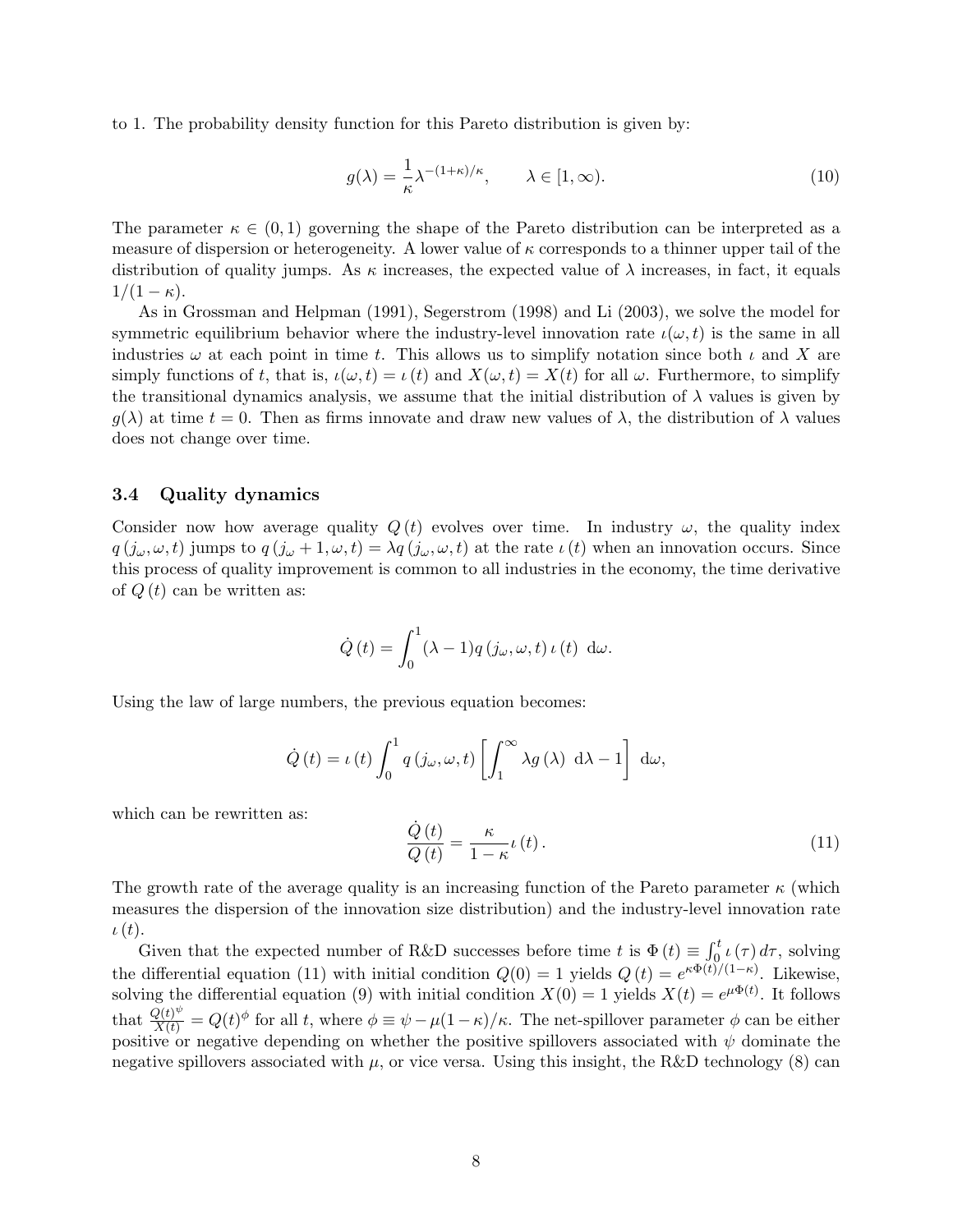be rewritten as

$$
\iota_i(\omega, t) = \frac{Q(t)^{\phi} \ell_i(\omega, t)}{aq(j_{\omega}, \omega, t)}.
$$
\n(12)

We use this simplified R&D technology in the rest of the paper since the parameter values  $\psi$  and  $\mu$  only influence equilibrium outcomes through their combined effect on  $\phi$ . An increase in  $\psi$  is equivalent to an increase in  $\phi$  and an increase in  $\mu$  is equivalent to a decrease in  $\phi$ . The only restriction that we impose on  $\phi$  is that  $\phi < 1$ , to guarantee that the equilibrium rate of economic growth is finite.

## 3.5 R&D Optimization

Now, let us consider a firm's choice of industry in which to target its R&D effort. The prize for a research success in an industry is a flow of profits that will last until the next success is achieved in the same industry. At the beginning of each R&D race, a firm faces two different types of uncertainty. The first one is related to the outcome of the race, because the firm may fail to win the R&D race. The second one is related to the size of the quality jump and determines whether the firm will practice limit-pricing or pure monopoly pricing.

Let  $v^e(j_\omega+1,\omega,t)$  denote the expected value of the uncertain profit stream for winning a R&D race and discovering the next higher quality product  $j_{\omega} + 1$  in industry  $\omega$  at time t. Let  $s_R$  denote the fraction of the firm's R&D cost subsidized by the government. As in Segerstrom (1998) and Li (2003), we assume that the government finances the chosen R&D subsidy  $s_R$  by means of lumpsum taxation. By hiring  $\ell_i (\omega, t)$  units of R&D labor for a time interval dt, firm i expects to realize  $v^e(j_\omega+1,\omega,t)$  with probability  $\iota_i(\omega,t) dt$ . Thus, at each point in time t, firm i will choose its R&D employment  $\ell_i$  in order to solve:

$$
\max_{\ell_i} \left\{ v^e(j_\omega+1,\omega,t) \frac{Q(t)^{\phi} \ell_i(\omega,t)}{aq(j_\omega,\omega,t)} - \ell_i(\omega,t) (1-s_R) \right\}.
$$

The first order condition for an interior solution is:

$$
v^{e}(j_{\omega} + 1, \omega, t) = aq(j_{\omega}, \omega, t) Q(t)^{-\phi} (1 - s_{R}).
$$
\n(13)

If  $v^e(j_\omega+1,\omega,t) < aq(j_\omega,\omega,t)Q(t)^{-\phi}\left(1-s_R\right),$  then the marginal cost of R&D exceeds the marginal benefit and it is profit-maximizing for firms to devote no labor to R&D. In contrast, if  $v^e(j_\omega +$  $1, \omega, t$  >  $aq(j_{\omega}, \omega, t) Q(t)^{-\phi} (1 - s_R)$ , then the marginal benefit of R&D exceeds the marginal cost and it is profit-maximizing for firms to devote infinite resources to R&D. Only if (13) holds for all  $\omega$  can a symmetric equilibrium exist where the innovation rate  $\iota(t)$  is positive, finite and the same in all industries. Then marginal cost equals marginal benefit in all R&D activities.

#### 3.6 The stock market

There is a stock market that channels consumer savings to R&D projects and helps consumers to diversify the risks of holding stocks issued by firms. The stock market valuation of each innovation is the expected discounted profits that the innovation generates. We now solve for these expected discounted profits.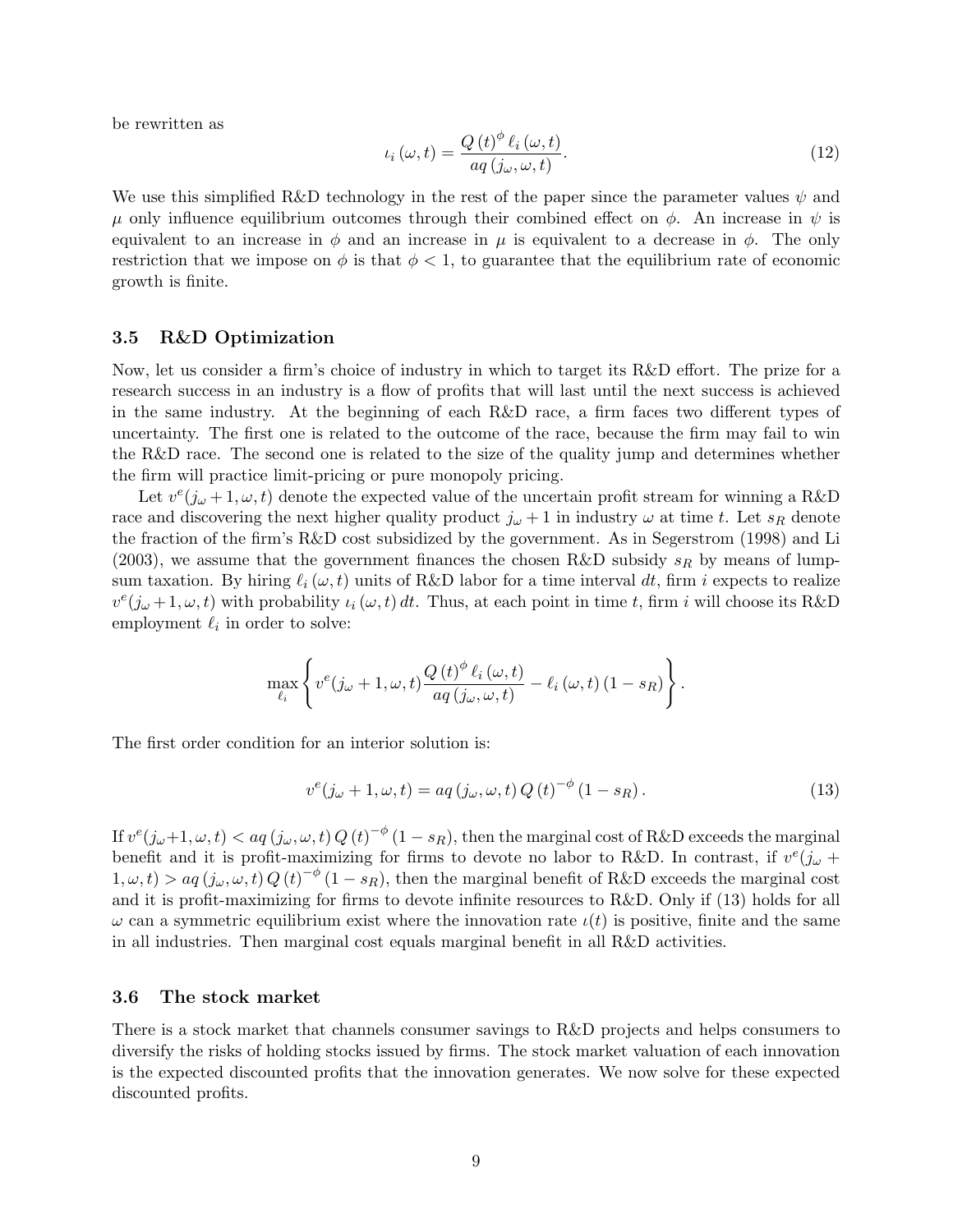Regardless of whether an innovation is drastic or non-drastic, over a time interval dt the shareholder receives an expected dividend  $\pi^e(j_\omega+1,\omega,t)dt$  and the value of the quality leader appreciates by  $\dot{v}^e(j_\omega+1,\omega,t)dt$ . Because each quality leader is targeted by other firms that conduct R&D to discover the next higher quality product, the shareholder suffers an expected loss of  $v^e(j_\omega+1,\omega,t)$ if further innovation occurs. This event occurs with probability  $\iota(t)dt$ , whereas no innovation occurs with probability  $1 - \iota(t)dt$ . Efficiency in the stock market requires that the expected rate of return from holding a stock of a quality leader is equal to the riskless rate of return  $r(t)$  that can be obtained through complete diversification. Taking limits as  $dt$  approaches zero, we get the following no-arbitrage condition for the stock market:

$$
\frac{\pi^e(j_\omega+1,\omega,t)}{v^e(j_\omega+1,\omega,t)}+\frac{\dot{v}^e(j_\omega+1,\omega,t)}{v^e(j_\omega+1,\omega,t)}=r(t)+\iota(t).
$$

In equilibrium, the dividend rate plus the expected rate of capital gains equals the riskless interest rate plus a risk premium (since quality leaders risk being driven out of business by further innovation). Using the free entry condition (13) and taking into account that  $q(j_{\omega}, \omega, t)$  is fixed during a R&D race,  $\frac{\dot{v}^e(j_\omega+1,\omega,t)}{v^e(j_1+1,\omega,t)}$  $\frac{\dot{v}^e(j\omega+1,\omega,t)}{v^e(j\omega+1,\omega,t)} = -\phi \frac{\dot{Q}(t)}{Q(t)}$  $\frac{Q(t)}{Q(t)}$ . Consequently, the expected dividend rate is:

$$
\frac{\pi^{e}(j_{\omega}+1,\omega,t)}{v^{e}(j_{\omega}+1,\omega,t)}=r(t)+\iota(t)+\phi\frac{\dot{Q}(t)}{Q(t)}.
$$

Solving for the expected profit flow of the firm that wins the R&D race and produces the top quality  $q(j_\omega+1,\omega,t)$ , we get:<sup>7</sup>

$$
v^{e}(j_{\omega}+1,\omega,t) = \frac{\frac{q(j_{\omega},\omega,t)c(t)L(t)}{Q(t)}\frac{\kappa(1+\kappa)\chi}{\sigma+\kappa-1}}{r(t)+\iota(t)+\phi\dot{Q}(t)/Q(t)},
$$
\n(14)

where  $\chi \equiv \left[1 + \frac{\kappa(\frac{\sigma}{\sigma-1})^{-(\sigma-1)/\kappa}}{1-\kappa}\right]$  $1-\kappa$  $\left[\frac{1}{\sigma-1}\right]^{-\frac{(\sigma-1)(1+\kappa)}{\kappa}}$  is completely determined by parameter values. Combining (14) with (13), we get the following research equation:

$$
\frac{\frac{\kappa(1+\kappa)\chi}{\sigma+\kappa-1}c(t)}{r(t)+\iota(t)+\phi\dot{Q}(t)/Q(t)} = ax(t)(1-s_R),
$$
\n(15)

where  $x(t) \equiv \frac{Q(t)^{1-\phi}}{L(t)}$  $\frac{L(t)}{L(t)}$  is a new endogenous variable that measures relative R&D difficulty in the economy.

The economic intuition behind (15) is straightforward. The left-hand side is proportional to the benefit (expected discounted profits) of winning each R&D race and the right-hand side is proportional to the cost. The benefit from innovating increases when  $c(t)$  increases (the representative consumer buys more), when  $r(t)$  decreases (future profits are discounted less), when  $\iota(t)$  decreases (the industry leader is less threatened by further innovation), and when  $\phi \dot{Q}(t) / Q(t)$  decreases (there are higher capital gains from remaining in business). The cost of innovating increases when a increases (R&D workers become less productive at generating innovations), when  $x(t)$  increases

<sup>7</sup>See Appendix A.1 for further details.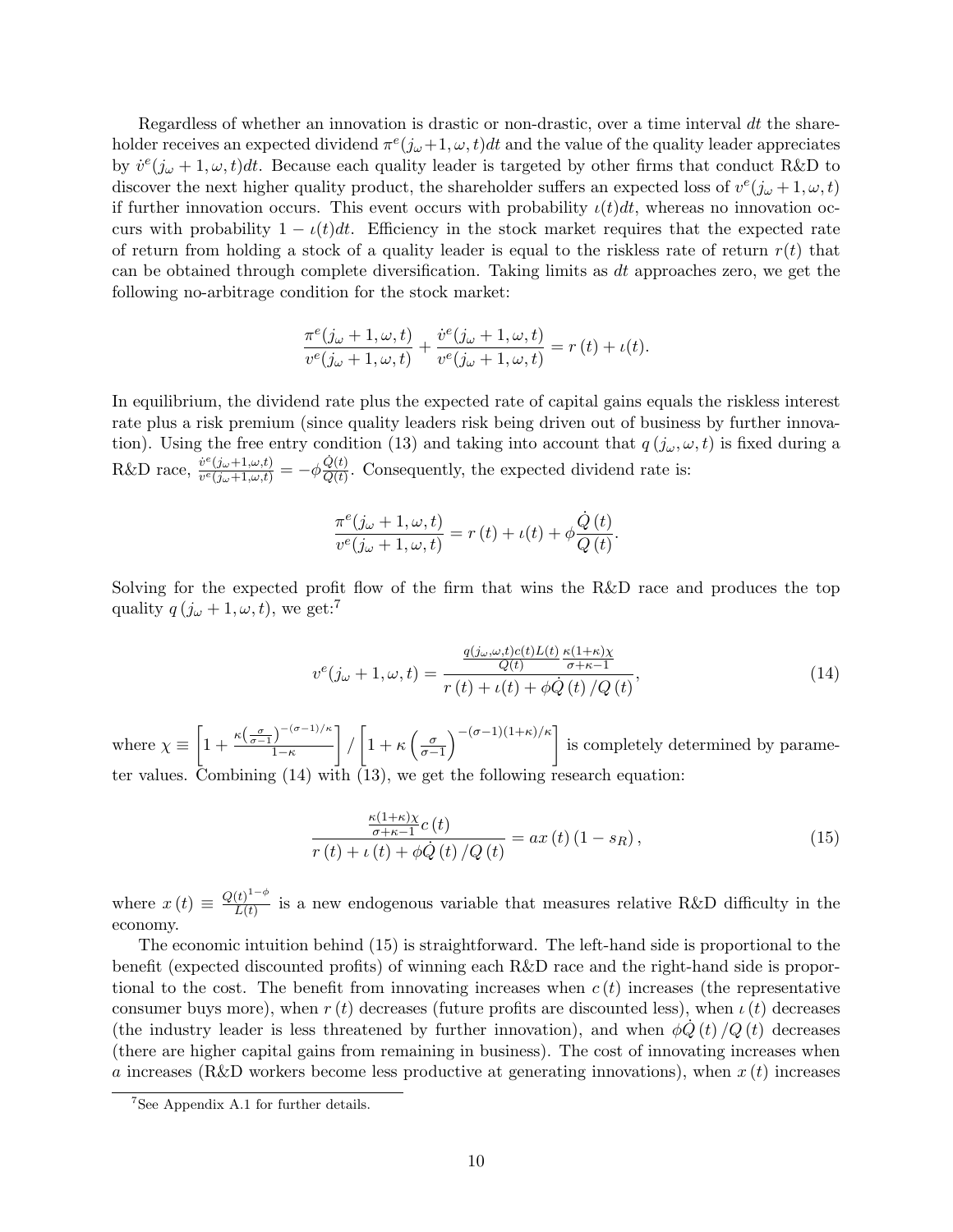(innovating becomes relatively more difficult), and when  $s_R$  decreases (the government subsidizes R&D less).

#### 3.7 The labor market

Labor is perfectly mobile across industries and between production and R&D activities. In each industry  $\omega$ , consumers only buy from the current quality leader. Employment in the manufacturing sector is given by:<sup>8</sup>

$$
L_M(t) = \int_0^1 D(j\omega,\omega,t) d\omega = \frac{(\sigma - 1)(1 + \kappa)}{\sigma(\kappa + 1) - 1} c(t) L(t).
$$

Total employment in the R&D sector is given by:

$$
L_I(t) = a\iota(t) Q(t)^{-\phi} \int_0^1 q(j\omega, \omega, t) d\omega = a\iota(t) Q(t)^{1-\phi}.
$$

Consequently, it follows from the full employment of labor condition  $L(t) = L_M(t) + L_I(t)$  that:

$$
1 = \frac{(\sigma - 1)(1 + \kappa)}{\sigma(1 + \kappa) - 1} c(t) + a\iota(t) x(t).
$$
 (16)

The two terms on the right-hand-side of (16) are the shares of labor in production and R&D activities, respectively. The production employment share increases when  $c(t)$  increases (the representative consumer buys more). The R&D employment share increases when a increases (more R&D labor is needed to generate any given innovation rate), when  $\iota(t)$  increases (firms innovate at a faster rate), and  $x(t)$  increases (innovating is relatively more difficult).

This completes the description of the model. In the next section we analyze the dynamic properties of the model.

## 4 The balanced-growth equilibrium

We are interested in solving the model for a balanced growth (or steady-state) equilibrium where all endogenous variables grow over time at constant (not necessarily the same) rates and the innovation rate  $\iota$  is the same in all industries.

Differentiating the identity  $x(t) \equiv Q(t)^{1-\phi}/L(t)$  with respect to time, and plugging  $\iota(t)$  from the full employment of labor condition (16) into (11), it is easy to verify that the time evolution of relative R&D difficulty  $x(t)$  is governed by the following differential equation:

$$
\frac{\dot{x}(t)}{x(t)} = \frac{B}{a(1-\kappa)x(t)} \left[ 1 - \frac{(\sigma-1)(1+\kappa)}{\sigma(\kappa+1)-1} c(t) \right] - n,\tag{17}
$$

where  $B \equiv (1 - \phi)\kappa$  and the assumption  $\phi < 1$  guarantees that  $B > 0$ .

<sup>8</sup>See Appendix A.2 for further details.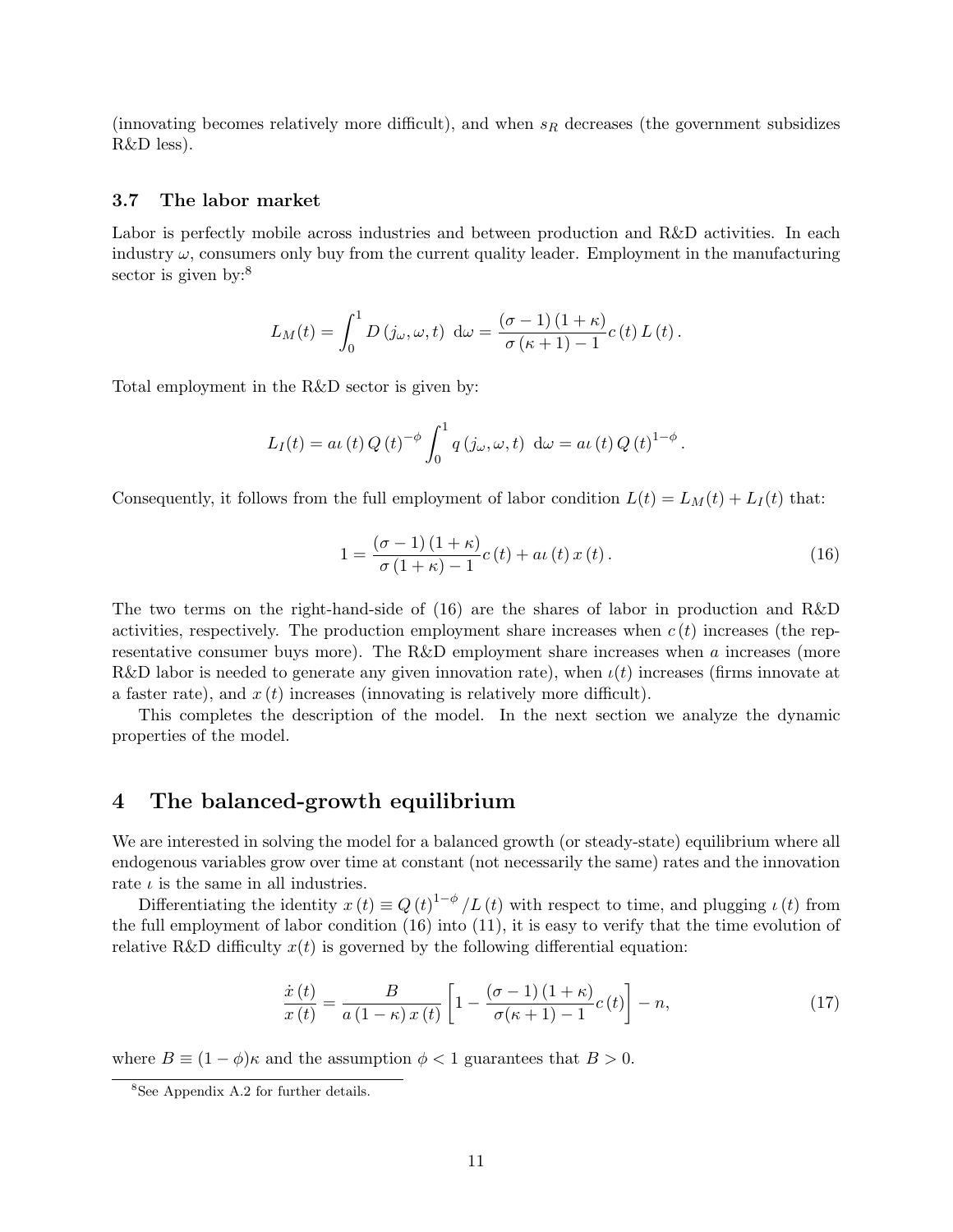Next we derive a second differential equation governing the time evolution of consumer expenditure  $c(t)$ . Using the labor full-employment condition (16) to substitute for the innovation rate  $\iota(t)$ , and then using (15) and (11) to substitute for the interest rate  $r(t)$ , the Euler equation (6) becomes

$$
\frac{\dot{c}(t)}{c(t)} = \frac{\kappa (1+\kappa) \chi c(t)}{(\sigma + \kappa - 1) \, ax(t) \, (1-s_R)} - \frac{1-B}{(1-\kappa) \, ax(t)} \left[ 1 - \frac{(\sigma - 1) \, (1+\kappa) c(t)}{\sigma(\kappa + 1) - 1} \right] - \rho. \tag{18}
$$

Equations (17) and (18) form a system of two non-linear differential equations in the two endogenous variables  $x(t)$  and  $c(t)$ .

Equation (17) implies that  $\frac{\dot{x}(t)}{x(t)}$  is constant over time only if both x and c are constant over time. Thus we solve the model for balanced growth equilibria by solving for when both  $\frac{\dot{x}(t)}{x(t)} = 0$ and  $\frac{\dot{c}(t)}{c(t)} = 0$ . This yields the following pair of equations that are linear in  $(x, c)$  space:

$$
1 = \frac{\left(\sigma - 1\right)\left(1 + \kappa\right)}{\sigma(\kappa + 1) - 1}c + \frac{a\left(1 - \kappa\right)n}{B}x,\tag{19}
$$

$$
\frac{\frac{\kappa(1+\kappa)\chi}{\sigma+\kappa-1}c}{\rho+\frac{1-B}{a(1-\kappa)x}\left[1-\frac{(\sigma-1)(1+\kappa)}{\sigma(\kappa+1)-1}c\right]} = ax\left(1-s_R\right). \tag{20}
$$

It is easily verified that (19) is downward-sloping in  $(x, c)$  space, (20) is upward-sloping in  $(x, c)$ space, and they have a unique intersection in the strictly positive orthant given by:

$$
c^* = \frac{(1 - s_R) \left[ \rho + \frac{1 - B}{B} n \right] \frac{\sigma(\kappa + 1) - 1}{(\sigma - 1)(1 + \kappa)}}{(1 - s_R) \left[ \rho + \frac{1 - B}{B} n \right] + \frac{n(1 - \kappa)}{B} \frac{\kappa \chi[\sigma(\kappa + 1) - 1]}{(\sigma + \kappa - 1)(\sigma - 1)}},\tag{21}
$$

$$
x^* = \frac{\frac{\kappa \chi[\sigma(\kappa+1)-1]}{a(\sigma+\kappa-1)(\sigma-1)}}{(1-s_R)\left[\rho+\frac{1-B}{B}n\right] + \frac{n(1-\kappa)}{B}\frac{\kappa \chi[\sigma(\kappa+1)-1]}{(\sigma+\kappa-1)(\sigma-1)}}.\tag{22}
$$

Furthermore, this balanced growth equilibrium is saddle-path stable; starting from any initial value of x, if c jumps immediately to the saddle-path value, then over time both x and c converge to the balanced growth values given by (21) and (22).

Next, we solve for the innovation rate  $\iota^*$  corresponding to this balanced growth equilibrium. From the definition  $x(t) \equiv \frac{Q(t)^{1-\phi}}{L(t)}$  $\frac{u(t)^{1-\phi}}{L(t)}$  and (11),  $\frac{\dot{x}(t)}{x(t)} = (1-\phi)\kappa \iota/(1-\kappa) - n$ . Solving for when  $\frac{\dot{x}(t)}{x(t)} = 0$ yields the unique balanced growth innovation rate:

$$
\iota^* = \frac{n(1 - \kappa)}{(1 - \phi)\kappa}.\tag{23}
$$

Equation (23) has two implications that are standard and one implication that is new. As in Li (2003), the steady-state innovation rate  $\iota^*$  is an increasing function of the population growth rate n and an increasing function of the strength of R&D spillovers parameter  $\phi$ . What is new is that the steady-state innovation rate  $\iota^*$  is also a decreasing function of  $\kappa$ , the Pareto distribution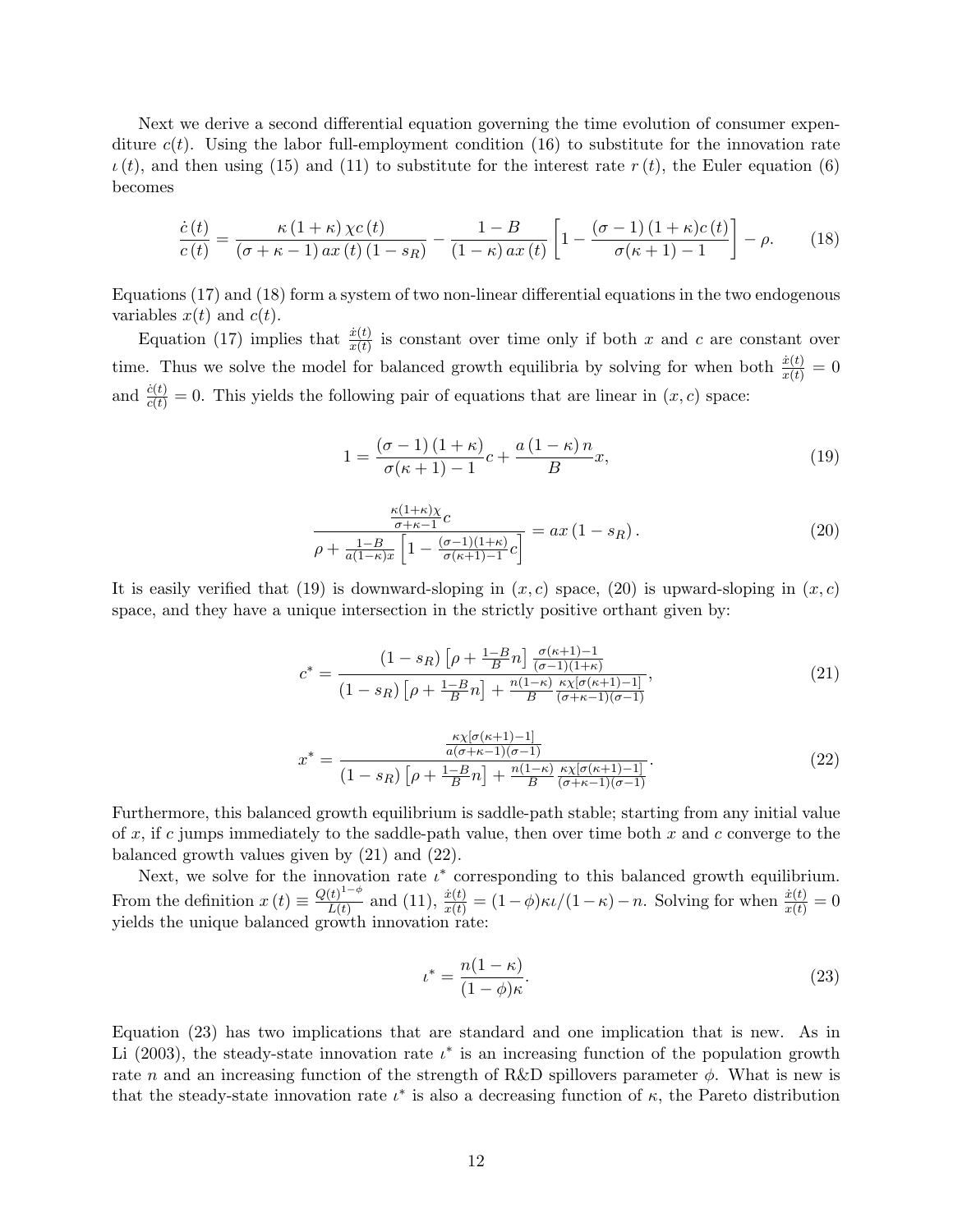parameter that determines the expected size of innovations. Since the expected size of innovations is increasing in  $\kappa$ , (23) implies when innovations are bigger on average, they occur less frequently on the steady-state equilibrium path.

We can also solve for the steady-state share of labor employed in R&D activities. From  $(19)$ , the R&D share is  $\frac{a(1-\kappa)n}{B}x$ . Substituting into this expression using (22) yields:

$$
\left(\frac{L_I}{L}\right)^* = \frac{\frac{n(1-\kappa)}{B} \frac{\kappa \chi[\sigma(\kappa+1)-1]}{(\sigma+\kappa-1)(\sigma-1)}}{(1-s_R)\left[\rho + \frac{1-B}{B}n\right] + \frac{n(1-\kappa)}{B} \frac{\kappa \chi[\sigma(\kappa+1)-1]}{(\sigma+\kappa-1)(\sigma-1)}}.
$$
\n(24)

The steady-state R&D employment share is an increasing function of the R&D subsidy rate  $s_R$  and asymptotically approaches 1 as  $s_R$  approaches 1.

Finally, we solve for the steady-state rate of economic growth  $g^*$ . Substituting the individual demand function  $(4)$  into  $(2)$  and simplifying using  $(5)$ , we obtain:

$$
u(t) = \left[ \int_0^1 q(j_{\omega}, \omega, t)^{\frac{1}{\sigma}} \cdot d(j_{\omega}, \omega, t)^{\frac{\sigma - 1}{\sigma}} d\omega \right]^{\frac{\sigma}{\sigma - 1}} = \frac{c(t)}{P(t)}.
$$

Since static consumer utility  $u(t)$  is proportional to consumer expenditure  $c(t)$ , static consumer utility is a measure of real consumption and it is appropriate to use the growth rate of static utility as our measure of economic growth. Now  $\frac{\dot{P}(t)}{P(t)} = \frac{1}{1-\sigma}$  $\frac{\dot{Q}(t)}{Q(t)} = \frac{1}{1-\sigma} \frac{\kappa}{1-\kappa} t = \frac{n}{(1-\sigma)(1-\sigma)}$  $\frac{n}{(1-\sigma)(1-\phi)}$  since the distribution of prices does not change over time. Thus the steady-state rate of economic growth is:

$$
g^* = \frac{\dot{u}(t)}{u(t)} = -\frac{\dot{P}(t)}{P(t)} = \frac{n}{(\sigma - 1)(1 - \phi)}.
$$
\n(25)

The steady-state rate of economic growth  $g^*$  is increasing in the population growth rate n, is increasing in the strength of R&D spillovers  $\phi$  and is decreasing in the elasticity of substitution between products  $\sigma$ . Note that the R&D subsidy rate  $s_R$  does not appear in (25) and hence this is a semi-endogenous growth model.

The following Proposition summarizes the steady-state properties of the model:

**Proposition 1** The model has a unique symmetric balanced-growth equilibrium where consumer expenditure c, relative  $R\&D$  difficulty x, the innovation rate in each industry  $\iota$ , the  $R\&D$  employment share  $L_I/L$ , and the rate of economic growth g are all constant over time and given by (21),  $(22), (23), (24)$  and  $(25),$  respectively.

Ha and Howitt (2007) have recently called into question semi-endogenous growth models, arguing that fully-endogenous growth models have better empirical support. However, their analysis has an important limitation. They implicitly assume that convergence to steady-state is fast, so that with 50 years of data, one can just focus on the steady-state implications of growth models. This assumption is called into question in Steger (2003). He calibrates the Segerstrom (1998) semi-endogenous growth model using US data and finds that convergence to steady-state is slow: it takes almost 40 years to go half the distance to the steady-state. With such slow convergence, we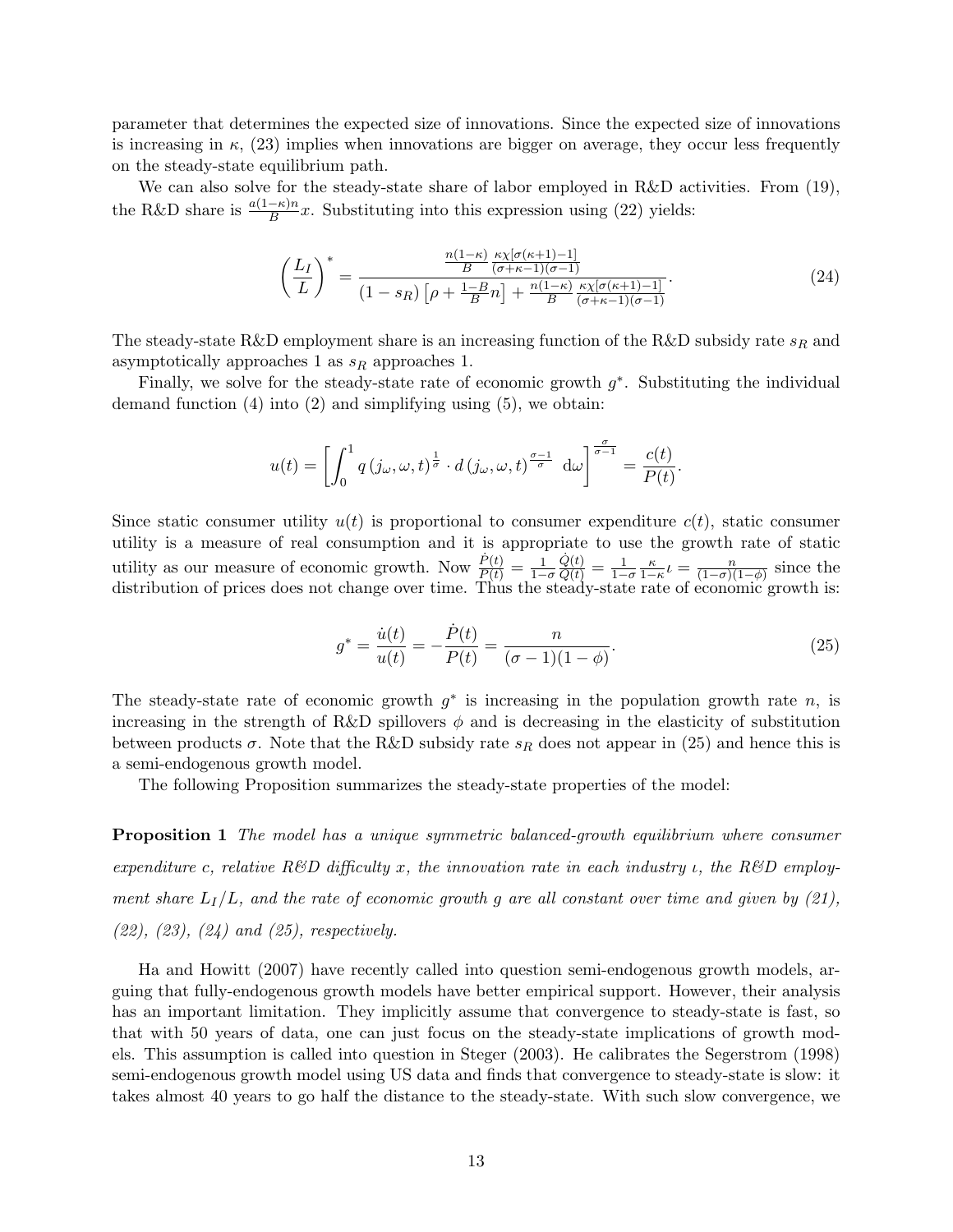think that future tests of semi-endogenous growth theory should take into account the transition path implications of the theory.<sup>9</sup>

## 5 Welfare Properties

The previous section has analyzed the equilibrium properties of the model. In this section we study the model's welfare properties. For the sake of exposition, in what follows we only report the main results of the welfare analysis and leaving to Appendix A.3 the detailed calculations. We assume that the social planner can only intervene by subsidizing or taxing R&D and solve for the R&D subsidy/tax policy that maximizes the discounted utility of the representative household.<sup>10</sup>

The main results of the welfare analysis can be summarized as follows: (i) the optimal R&D intensity is the same as  $(23)$  and (ii) the optimal share of labor in R&D is

$$
\left(\frac{L_I}{L}\right)^s = \frac{n\kappa}{n\kappa + B\rho(\sigma - 1)}.\tag{26}
$$

As in Segerstrom (1998) and Li (2003), even though the optimal innovation rate coincides with the equilibrium innovation rate (23), the government can in general improve welfare by intervening in the economy. By comparing  $(24)$  to  $(26)$ , we get that the steady-state equilibrium outcome is optimal if and only if

$$
1 - s_R = \Lambda, \quad \Lambda \equiv \frac{\rho \chi \left( 1 - \kappa \right) \left[ \sigma (\kappa + 1) - 1 \right]}{\left( \sigma + \kappa - 1 \right) \left[ \rho + \frac{1 - B}{B} n \right]},\tag{27}
$$

which implies that the optimal R&D policy is

| $\text{tax}$ R&D |   | $\Lambda > 1$ |
|------------------|---|---------------|
| subsidize R&D    | ⇔ | $\Lambda < 1$ |

The optimal R&D policy can be either a tax or a subsidy depending on the parameters of the model. Because  $\Lambda$  is a rather complicated function of the model's parameter values, we study the model's properties numerically to gain further insights about its welfare implications.

## 5.1 Numerical Results

In our computer simulations, we use the following benchmark parameter values:  $\rho = 0.07$ ,  $n =$ 0.014,  $\kappa = 0.2132$ ,  $\sigma = 2$ ,  $a = 1$ ,  $\mu = 0$  and  $\phi = \psi = 0.3$ .

The subjective discount rate  $\rho$  is chosen to get a steady-state equilibrium interest rate matching its long-run average value in the data. The real interest rate in the model is both the risk-free interest rate as well as a measure of the average real return on the stock market. In the simulations

<sup>&</sup>lt;sup>9</sup>We also think that Ha and Howitt (2007) use inappropriate data. In most of their paper (except for section 6), they use aggregate R&D expenditure data, which includes defense and space R&D. We see no reason to expect that semi-endogenous growth models would do a good job of explaining movements in defense and space R&D. In these models, all R&D decisions are made by profit-maximizing firms who sell their products to consumers, not the public sector.

<sup>&</sup>lt;sup>10</sup>The optimal R&D subsidy/tax policy that we solve for does not lead to the first-best outcome since the markup of price over marginal cost differs across firms. To achieve the first-best outcome, the markup of price over marginal cost should be the same for all products. But that does not hold in equilibrium with heterogenous firms.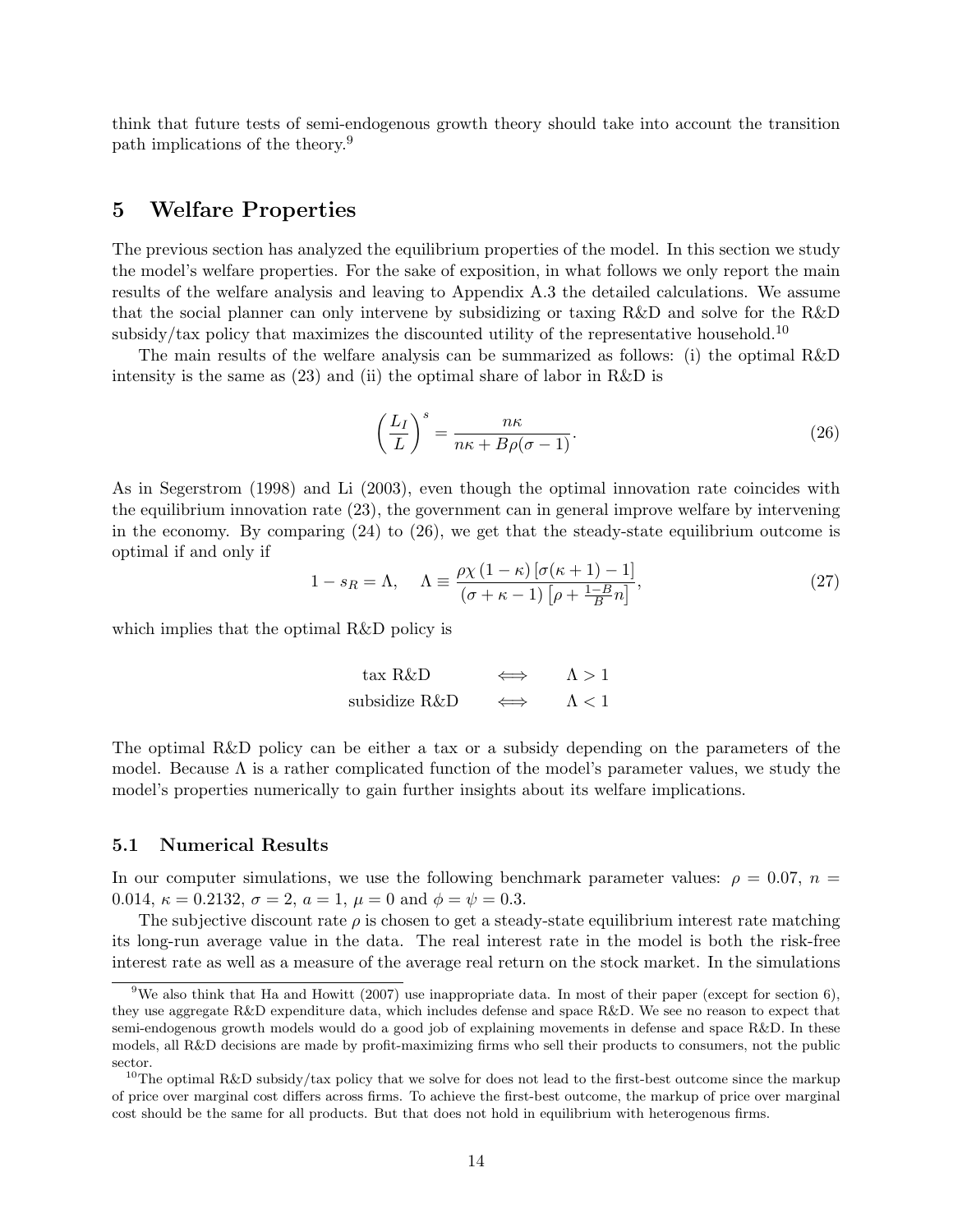we set  $\rho = 0.07$ , consistent with the 7 percent average real return on the US stock market over the past century as calculated by Mehra and Prescott (1985).

The population growth rate  $n = 0.014$  is chosen to match the world population growth rate. According to the World Development Indicators (World Bank, 2003), the average annual rate of population growth in the world between 1990 and 2000 was around 1.4 percent.

The Pareto distribution parameter  $\kappa$  and the elasticity of substitution parameter  $\sigma$  are chosen to generate markups of price over marginal cost consistent with the data. In the model, since marginal cost equals one for each firm, the markup of price over marginal cost for each firm is the firm's price, so the average markup is the expected price  $Ep$  charged by industry leaders. Using (7) and (10), the average markup in the economy is

$$
Ep \equiv \int_1^\infty p(\lambda)g(\lambda) \, d\lambda = \frac{\left(\frac{\sigma}{\sigma-1}\right)^{1+\frac{1-\sigma}{\kappa}} - 1}{\frac{\kappa}{\sigma-1} - 1} + \left(\frac{\sigma}{\sigma-1}\right)^{1+\frac{1-\sigma}{\kappa}}
$$

and the highest markup in the economy is

$$
p_{max} \equiv \frac{\sigma}{\sigma - 1}.
$$

The average markup of price over marginal cost has been estimated as ranging between 1.05 and 1.4 [see Basu (1996) and Norrbin (1993)]. We calibrate the model so the average markup is in the middle of this range,  $Ep = 1.25$  or 25 percent, and the highest markup is  $p_{max} = 2.0$  or 100 percent. These properties imply that  $\kappa = 0.2132$  and  $\sigma = 2$ .

In the model, the R&D productivity parameter  $a$  plays no role in determining either the equilibrium share of labor in R&D (24) or the optimal R&D subsidy rate (27), so we set  $a = 1$ . Likewise, since the parameter values  $\psi$  and  $\mu$  only influence equilibrium outcomes through their combined effect on  $\phi \equiv \psi - \mu(1 - \kappa)/\kappa$ , we set  $\mu = 0$  so the parameter  $\phi = \psi$  fully determines the size of R&D spillovers. Finally, we chose  $\phi$  to guarantee that the steady-state rate of economic growth is 2 percent, which is consistent with the average US GDP per capita growth rate from 1950 to 1994 reported in Jones (2005). Given  $n = 0.014$ ,  $\sigma = 2$  and  $g = 0.02$ ,  $g = \frac{n}{(\sigma - 1)}$  $\frac{n}{(\sigma-1)(1-\phi)}$  implies that the net-spillover parameter  $\phi$  is 0.3.

The numerical results with the benchmark parameter values are reported in Table 1. The left

|  | Table 1: The Benchmark Case |  |
|--|-----------------------------|--|
|  |                             |  |

|                  | Equilibrium | Optimal |
|------------------|-------------|---------|
| $s_{R}$          | 0           | 0.56    |
| $\overline{q}$   | 0.02        | 0.02    |
| Ep               | 1.25        | 1.25    |
| $\boldsymbol{x}$ | 1.50        | 3.01    |
| $\epsilon$       | 1.04        | 0.91    |
| $L_I/L$          | 0.11        | 0.22    |
| 1/I              | 13.5        | 13.5    |
| $\hat{u}$        | 1.86        | 4.41    |

column shows different endogenous variables that we solve for, the middle column shows the steadystate equilibrium results when R&D is not subsidized and the right column shows the steady-state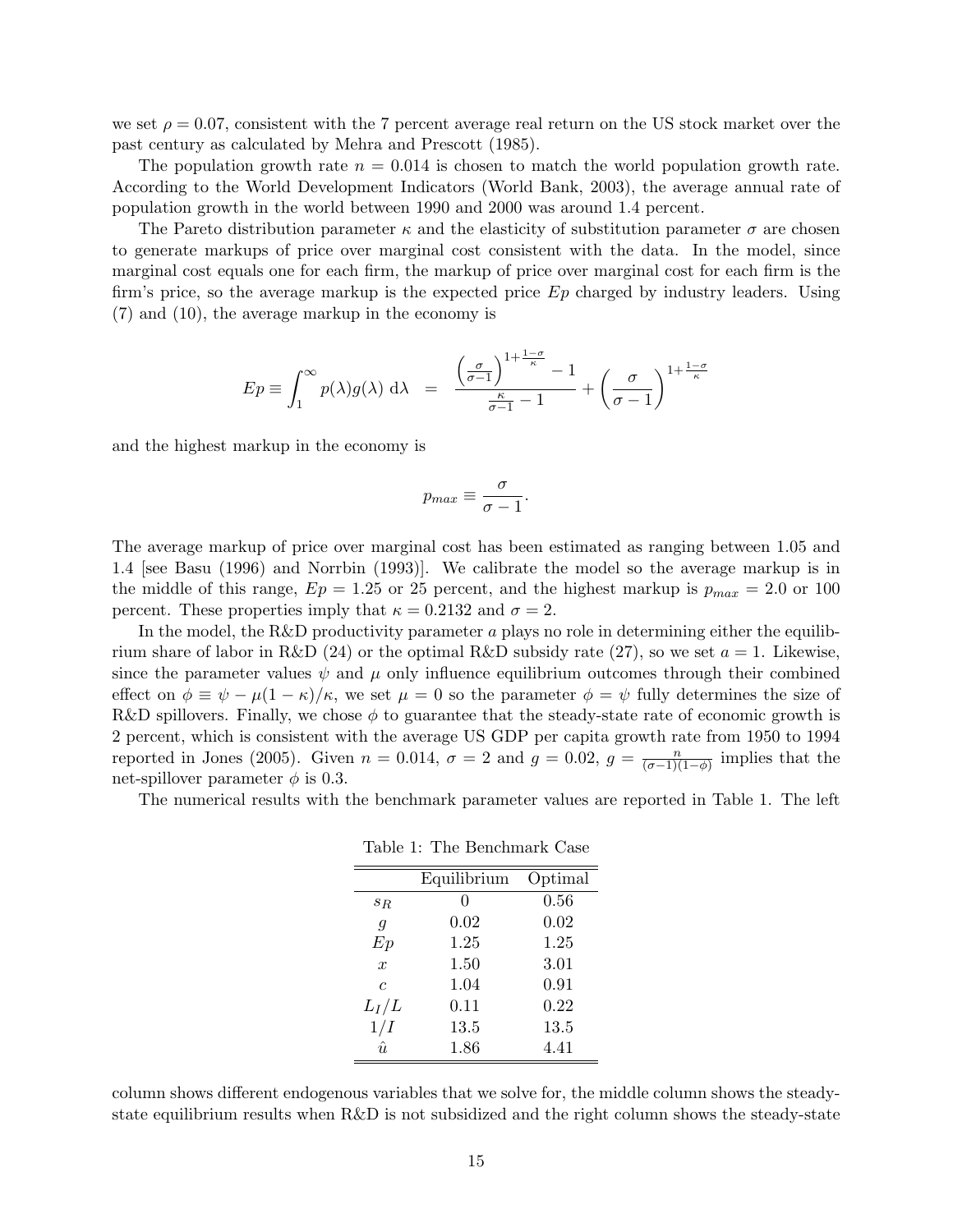equilibrium results when R&D is optimally subsidized.

The main result from Table 1 is that it is optimal to heavily subsidize R&D. In the benchmark case where the steady-state rate of economic growth is 2 percent  $(g = 0.02)$  and the average markup is 25 percent ( $Ep = 1.25$ ), the optimal R&D subsidy rate is 56 percent ( $s_R = 0.56$ ). Given this property, it is not surprising that optimally subsidizing R&D leads to a big increase in relative R&D difficulty (x increases from 1.50 to 3.01), a big increase in the share of labor employed in R&D activities  $(L_I/L$  increases from 0.11 to 0.22), and a fall in consumer expenditure on goods (c decreases from 1.04 to 0.91).

Instead of reporting the steady-state innovation rate I in Table 1, we report its inverse  $1/I$ since this provides more useful information. The inverse  $1/I$  represents the average time duration between innovations or the expected duration of profits for industry leaders. With the benchmark parameter values, this expected duration of profits is a reasonable 13.5 years (both before and after R&D is optimally subsidized).

We also report information about how much consumers gain from optimal policies being implemented. It could be that implementing the optimal R&D subsidy policy is associated with just a small increase in real consumption, even though the optimal R&D subsidy rate is high. Comparing steady-state equilibrium paths before and after R&D is optimally subsidized, we show in Appendix A.3 that the percentage increase in real consumption is the same as the percentage increase in subutility  $\hat{u}$ . Optimally subsidizing R&D leads to a 137 percent increase in real consumption  $(\hat{u})$ increases from 1.86 to 4.41). Thus in the benchmark case, not only is it optimal to heavily subsidize R&D but doing so has a big effect in increasing steady-state real consumption.

The question naturally arises, how robust is the finding that it is optimal to heavily subsidize R&D? Can we find plausible parameter values for which it is optimal to tax R&D?

As a first robustness check, we study what happens when the steady-state rate of economic growth is 0.5 instead of 2 percent ( $g = 0.005$  instead of  $g = 0.02$ ). To obtain this lower rate of economic growth (remember  $g = \frac{n}{(q-1)!}$  $\frac{n}{(\sigma-1)(1-\phi)}$ , we lower the R&D spillover parameter  $\phi$  from 0.3 to -1.8, hold all other parameters fixed at their benchmark values. With negative instead of positive R&D spillovers, the case for taxing R&D becomes stronger.

The results are reported in Table 2. Even when the rate of economic growth is low (only half

|                | Equilibrium | Optimal |
|----------------|-------------|---------|
| $s_{R}$        | 0           | 0.18    |
| $\overline{g}$ | 0.005       | 0.005   |
| Ep             | 1.25        | 1.25    |
| $\mathcal{X}$  | 3.00        | 3.61    |
| $\epsilon$     | 1.11        | 1.10    |
| $L_I/L$        | 0.055       | 0.067   |
| 1/I            | 54.2        | 54.2    |
| $\hat{u}$      | 1.64        | 1.74    |

Table 2: The Low Growth Case

a percent per year), we get that it is still optimal to subsidize R&D, although the subsidy rate is lower (18 percent instead of 56 percent). Optimally subsidizing R&D leads to an increase in the share of labor employed in R&D activities by 22 percent  $(L_I/L)$  increases from 0.055 to 0.067) and an increase in steady-state real consumption by 6 percent ( $\hat{u}$  increases from 1.64 to 1.74). On the negative side, the expected duration of profits for industry leaders has now jumped up from 13.5 to 54.2 years, but this is an unavoidable implication of assuming a low rate of economic growth.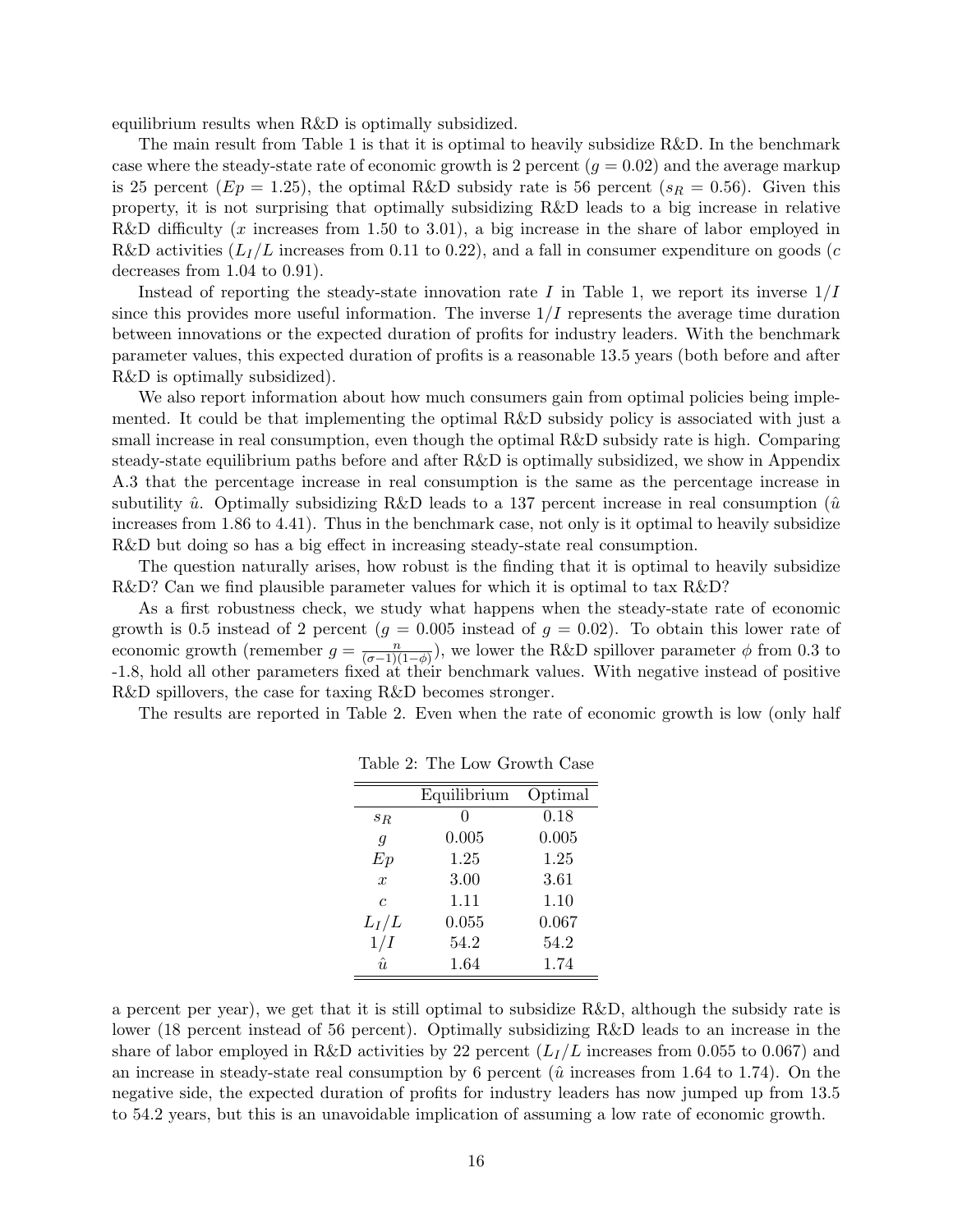To get that it is optimal to tax R&D subsidy, we need to assume a very low rate of economic growth. Table 3 illustrates what happens when we keep on lowering  $\phi$  and the corresponding economic growth rate g (holding all other parameters fixed at their benchmark values). In this

Table 3: Very Low Growth

| Ф                | $-1.8$ | $-3$  | $-6.2$                   | $-7$     | $-10$    |
|------------------|--------|-------|--------------------------|----------|----------|
| $(s_R)^s$        | 0.18   | 0.10  | 0.000                    | $-0.015$ | $-0.052$ |
| $\boldsymbol{q}$ | 0.005  | 0.003 | 0.002                    | 0.0018   | 0.0013   |
| $(L_I/L)^0$      |        |       | $0.055$ $0.043$ $0.0027$ | 0.025    | 0.019    |
| $(L_I/L)^s$      | 0.067  |       | $0.047$ 0.0027           | 0.024    | 0.018    |
| 1/I              | 54.2   | 77.4  | - 138                    | 154      | 213      |

table, we report the optimal R&D subsidy rate  $(s_R)^s$ , the R&D share when the subsidy rate is zero  $(L_I/L)^0$  and the R&D share when the subsidy rate is optimal  $(L_I/L)^s$ . The second column represents the same information as in Table 2. What is striking is that the optimal R&D subsidy rate does not become negative (a R&D tax) until  $\phi$  is below -6,2 and the economic growth rate is below 0.2 percent. Then the expected duration of profits exceeds 138 years.

As another robustness check, we study what happens when we vary the Pareto distribution parameter  $\kappa$  holding all other parameters fixed at their benchmark values. Increasing  $\kappa$  increases the average size of innovations and average markup of price over marginal cost in the economy. The

Table 4: Varying  $\kappa$ : The Benchmark Case

| $\kappa$ and $\kappa$                   |  | $0.05$ 0.1 0.3 0.5 0.7 0.9                       |  |  |
|-----------------------------------------|--|--------------------------------------------------|--|--|
| $(s_R)^s$ 0.85 0.73 0.49 0.43 0.42 0.43 |  |                                                  |  |  |
| $q \sim$                                |  | $0.02$ $0.02$ $0.02$ $0.02$ $0.02$ $0.02$ $0.02$ |  |  |
| $(L_I/L)^0$                             |  | $0.04$ $0.07$ $0.13$ $0.14$ $0.14$ $0.14$        |  |  |
| $(L_I/L)^s$                             |  | $0.22$ $0.22$ $0.22$ $0.22$ $0.22$ $0.22$        |  |  |
| $1/I$ 2.63 5.55 21.4 50.0 116 450       |  |                                                  |  |  |

results are presented in Table 4. As shown, there is a U-shaped relationship between the Pareto parameter  $\kappa$  and the optimal R&D subsidy rate  $(s_R)^s$ : as  $\kappa$  increases,  $(s_R)^s$  first falls and then rises. Furthermore, the bottom of the U-shape occurs around  $\kappa = 0.7$  and an optimal R&D subsidy rate of 42 percent. We never get close to the case of R&D taxes being optimal.

As a final robustness check, we study what happens when we vary the Pareto distribution parameter  $\kappa$  holding all other parameters fixed at their Table 2 values: "The Low Growth Case."

Table 5: Varying  $\kappa$ : The Low Growth Case

| $\kappa$                             | 0.05  |      |      | $0.1$ $0.3$ $0.5$ $0.7$                   |      | 09   |
|--------------------------------------|-------|------|------|-------------------------------------------|------|------|
| $(s_R)^s$                            |       |      |      | $0.55$ $0.35$ $0.15$ $0.17$ $0.22$ $0.28$ |      |      |
| g                                    | 0.005 |      |      | $0.005$ $0.005$ $0.005$ $0.005$ $0.005$   |      |      |
| $(L_I/L)^0$ 0.03 0.04 0.06 0.06 0.05 |       |      |      |                                           |      | 0.05 |
| $(L_I/L)^s$                          | 0.07  |      |      | $0.07$ 0.07 0.07                          | 0.07 | 0.07 |
| 1/I                                  | 10.5  | 22.2 | 85.7 | -200                                      | 467  | 1800 |

These results are presented in Table 5. Again, there is a U-shaped relationship between the Pareto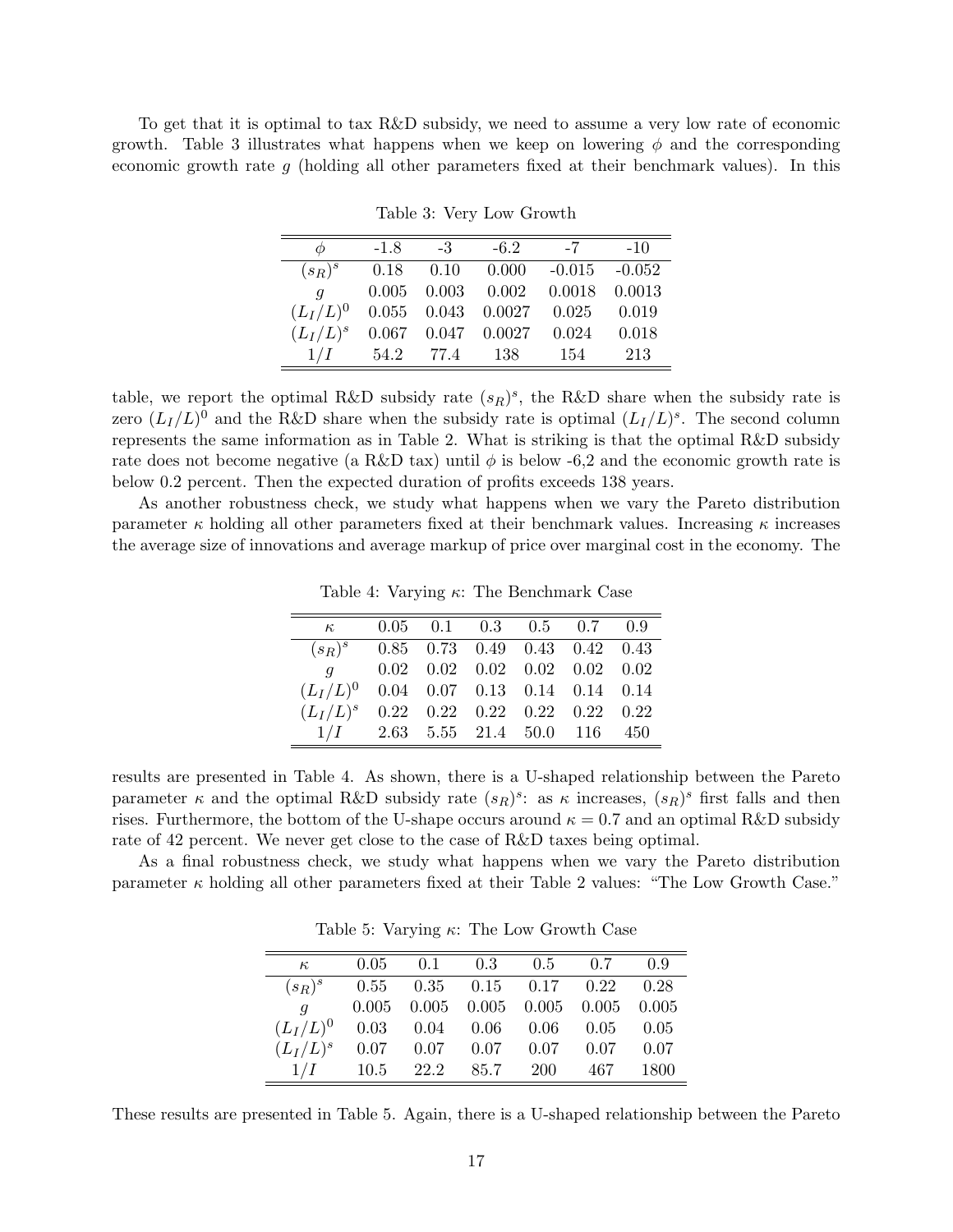parameter  $\kappa$  and the optimal R&D subsidy rate  $(s_R)^s$ : as  $\kappa$  increases,  $(s_R)^s$  first falls and then rises. This time, the bottom of the U-shape occurs around  $\kappa = 0.3$  and an optimal R&D subsidy rate of 15 percent. Even in this low growth case with  $g = 0.005$ , we never get close to R&D taxes being optimal.

The model has a striking property that sheds light on why it is so hard to find cases where taxing R&D is optimal. First note that  $\left(\frac{L_I}{L}\right)^s = \frac{n\kappa}{n\kappa + B\rho(\sigma-1)}$  implies that  $1/\left(\frac{L_I}{L}\right)^s = 1 + \frac{B\rho(\sigma-1)}{n\kappa}$ . Then substituting into this expression using  $g = \frac{n\kappa}{\sqrt{n-1}}$  $\frac{n\kappa}{(\sigma-1)B}$ , we obtain

$$
\left(\frac{L_I}{L}\right)^s = \frac{g}{\rho + g}.\tag{28}
$$

The optimal share of labor devoted to R&D  $\left(\frac{L_I}{L}\right)^s$  only depends on the economic growth rate g and the interest rate parameter  $\rho$ . In the benchmark case where the interest rate is 7 percent ( $\rho = 0.07$ ) and the economic growth rate is 2 percent  $(g = 0.02)$ , the optimal R&D share is 22 percent. In "the low growth case" where the interest rate is 7 percent ( $\rho = 0.07$ ) and the economic growth rate is 0.5 percent  $(g = 0.02)$ , the optimal R&D share is 9 percent. Plugging possible values into (28), one quickly realizes that there do not exist plausible cases where the optimal R&D share is small and that is what one needs if taxing R&D is going to be optimal.

### 5.2 Discussion

To provide the economic intuition behind our numerical results, we focus on the familiar external effects associated with R&D discussed in Segerstrom (1998). First, every time a firm innovates, consumers benefit from being able to purchase higher quality products and firms do not take this into account in their profit-maximizing calculations. This *consumer surplus* effect represents one reason why firms may under-invest in R&D from a social perspective. Second, every time a firm innovates, it drives another firm out of business and firms do not take the losses of other firms into account in their profit-maximizing calculations. This business stealing effect represents one reason why firms may over-invest in R&D from a social perspective. Finally, there are the *intertemporal* R&D spillover effects associated with research failures and successes. For example, if  $\phi < 0$ , then R&D investment today raises the costs of innovating in the future and this represents an additional reason why firms may over-invest in R&D from a social perspective.

In the previous section, we found that the optimal R&D subsidy rate  $(s_R)^s$  decreases when the R&D spillover parameter  $\phi$  falls and the optimal R&D tax case only occurs when  $\phi$  is sufficiently negative (Table 3). We can understand these findings by thinking about the above-mentioned external effects. When  $\phi$  falls, there is no change in the size of the positive consumer surplus effect. But a fall in  $\phi$  does contribute to lowering the innovation rate  $\iota$ , makes the expected duration of each monopoly position longer (see the  $1/\iota$  ratio in Table 3). Therefore, when an innovation occurs, the loss experienced by the owners of the displaced firm becomes larger when  $\phi$  falls and there is a larger negative business stealing effect. Also a fall in  $\phi$  directly lowers the positive intertemporal R&D spillover effect if  $\phi > 0$  and raises the negative intertemporal R&D spillover effect if  $\phi < 0$ . Both the increase in the size of the business stealing effect and the "more negative" intertemporal R&D spillover effect contribute to reducing the optimal R&D subsidy rate  $(s_R)^s$  and when these two external effects become sufficiently negative, then it becomes optimal to tax R&D. Since a low value of  $\phi$  is associated with a low innovation rate  $\iota$ , the optimal R&D tax case only occurs when the rate of economic growth  $q$  is relatively low.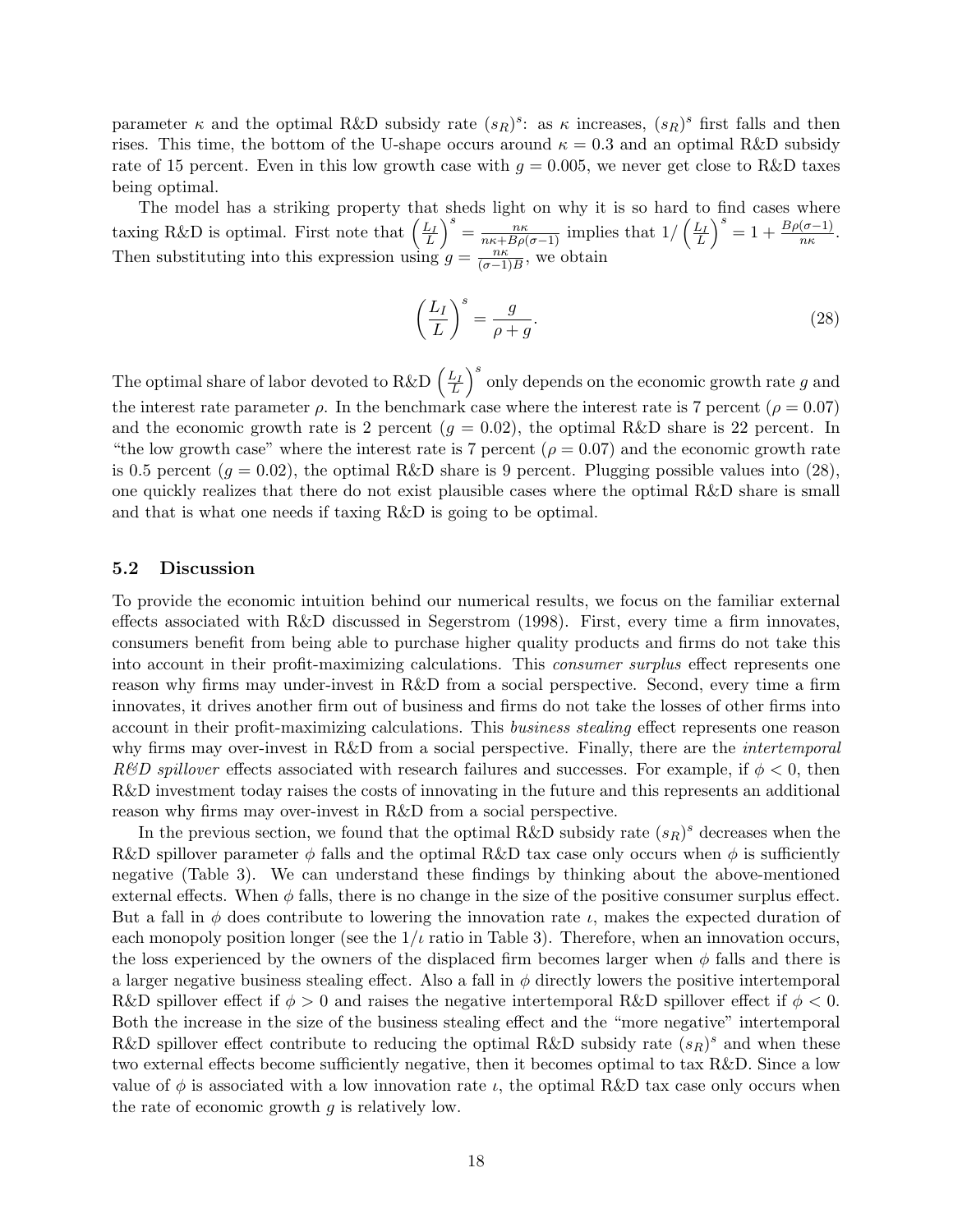# 6 Conclusions

In quality-ladder growth models, it is typically assumed that innovation size is constant and identical across industries. This assumption contrasts with the empirical evidence showing that innovation size is far from being identical across industries and that the innovation size distribution is skewed toward the low value side.

In this paper, we develop a quality-ladder growth model without scale effects that is consistent with the empirical evidence. In particular, we formalize the idea that there is an increasing difficulty to realize innovations of greater value by assuming that the size of quality improvements is the result of a random draw from a Pareto distribution. Our model extends the class of quality-ladder growth models to encompass firm heterogeneity: both the prices charged and the quantities produced vary across firms and depend on the type of innovation achieved.

In the earlier literature, Grossman and Helpman (1991), Segerstrom (1998) and Li (2003) solve their quality-ladder growth models analytically and find that whether it is optimal to subsidize or tax R&D depends on the size of innovations. In this paper, we go further by also solving our model numerically and this allows us to assess how important is the optimal R&D tax case. We find that the decentralized economy almost always under-invests in R&D relative to what is socially optimal. The only exceptions arise when the steady-state rate of economic growth is very low. As under-investment in R&D holds for a wide range of parameter values, our analysis provides support for a public policy of subsidizing R&D activities.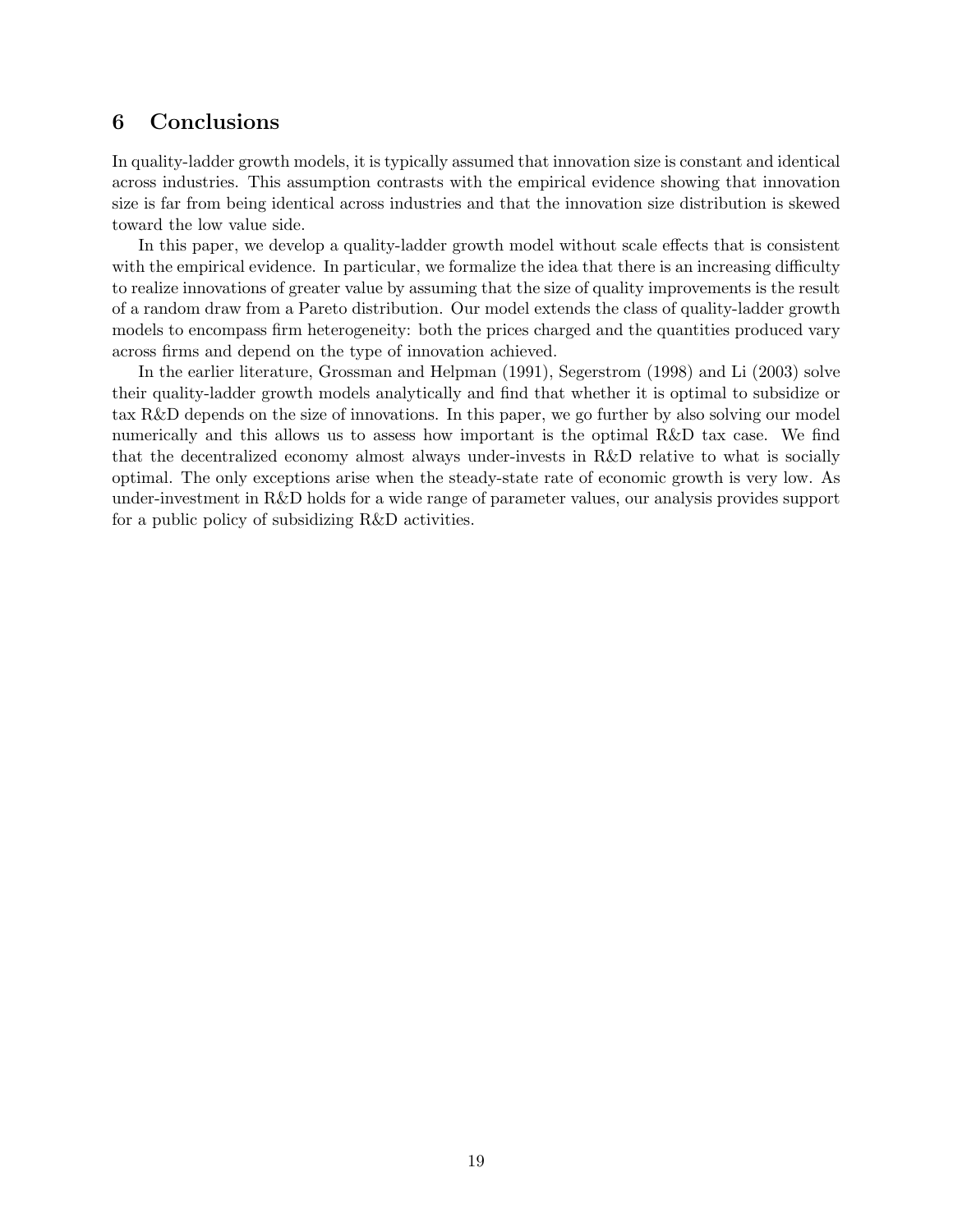# Appendix

Solving the integrals in this Appendix involves lengthy calculations. These calculations are presented in full in a "Guide to the Appendix" that is available from the authors upon request.

A.1 Calculation of the expected profit flow earned by an industry leader

In this section, we determine the expected value of the uncertain profit stream earned by an industry leader that produces the quality product  $j_{\omega} + 1$  in industry  $\omega$  at time t, that is:

$$
\pi^e(j_\omega + 1, \omega, t) = \int_1^{\left(\frac{\sigma}{\sigma - 1}\right)^{\sigma - 1}} \pi_I(j_\omega + 1, \omega, t) g(\lambda) d\lambda +
$$

$$
+ \int_{\left(\frac{\sigma}{\sigma - 1}\right)^{\sigma - 1}}^{\infty} \pi_D(j_\omega + 1, \omega, t) g(\lambda) d\lambda.
$$

By substituting the flow of profits for incremental and drastic innovations, the expected profit flow  $\pi^e(j_\omega+1,\omega,t)$  can be written as:

$$
\pi^{e}(j_{\omega}+1,\omega,t) = \frac{q(j_{\omega},\omega,t)c(t)L(t)}{P(t)^{1-\sigma}} \left[ \underbrace{\int_{1}^{(\frac{\sigma}{\sigma-1})^{\sigma-1}} \lambda \left(\lambda^{\frac{1}{\sigma-1}}-1\right) \lambda^{-\frac{\sigma}{\sigma-1}} g(\lambda) d\lambda}_{(a)} + \underbrace{\int_{(\frac{\sigma}{\sigma-1})^{\sigma-1}}^{\infty} \sigma^{-\sigma} (\sigma-1)^{\sigma-1} \lambda g(\lambda) d\lambda}_{(b)} \right].
$$
\n(A1.1)

First, we calculate the two integrals  $(a)$  and  $(b)$  of Eq.  $(A1.1)$ . As concerns the first integral, we notice that the term  $\lambda \left( \lambda^{\frac{1}{\sigma-1}} - 1 \right) \lambda^{-\frac{\sigma}{\sigma-1}}$  can be easily written as  $\left( 1 - \lambda^{\frac{1}{1-\sigma}} \right)$ . As the probability density function  $g(\lambda)$  is Pareto and is equal to  $\frac{1}{\kappa} \lambda^{-\frac{1+\kappa}{\kappa}}$ , integral  $(a)$  can be rearranged as:

$$
\frac{1}{\kappa} \int_{1}^{\left(\frac{\sigma}{\sigma-1}\right)^{\sigma-1}} \left(1 - \lambda^{\frac{1}{1-\sigma}}\right) \lambda^{-\frac{1+\kappa}{\kappa}} d\lambda = \frac{\kappa \sigma - \left(\frac{\sigma}{\sigma-1}\right)^{\frac{1-\sigma}{\kappa}} \left[\sigma\left(\kappa+1\right)-1\right]}{\left(\kappa+\sigma-1\right)\sigma}.
$$
\n(A1.2)

Let us now focus on integral (b). Using the Pareto density function  $q(\lambda)$  and solving, we get:

$$
\frac{\sigma^{-\sigma}(\sigma-1)^{\sigma-1}}{\kappa} \int_{\left(\frac{\sigma}{\sigma-1}\right)^{\sigma-1}}^{\infty} \lambda^{-\frac{1}{\kappa}} d\lambda = \frac{(\sigma-1)^{\sigma-1}(\frac{\sigma}{\sigma-1})^{\frac{(\kappa-1)(\sigma-1)}{\kappa}}}{\sigma^{\sigma}(1-\kappa)}.
$$
(A1.3)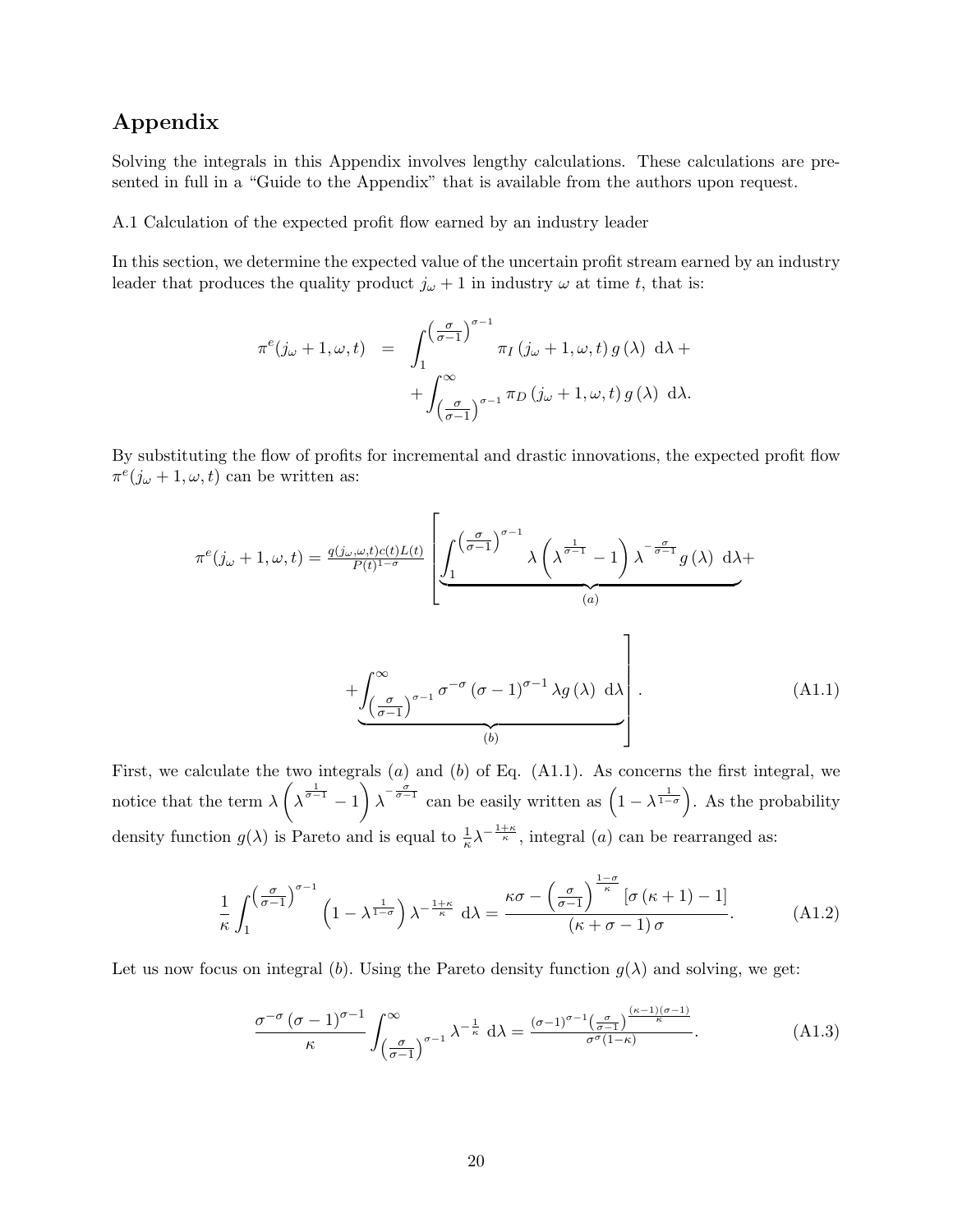Summing the two expressions in Eqs. (A1.2) and (A1.3), it yields:

$$
\frac{\kappa}{(\sigma + \kappa - 1)} \left[ 1 + \frac{\kappa \left( \frac{\sigma}{\sigma - 1} \right)^{-\frac{\sigma - 1}{\kappa}}}{1 - \kappa} \right].
$$
\n(A1.4)

Next, we calculate  $P(t)^{1-\sigma}$  which is at the denominator of the ratio that is outside the square brackets of Eq. (A1.1). By using Eq. (5), this term can be written as:

$$
P(t)^{1-\sigma} = \int_0^1 \left[ \int_1^{\left(\frac{\sigma}{\sigma-1}\right)^{\sigma-1}} \frac{q(j_{\omega'},\omega',t)}{\lambda} g(\lambda) d\lambda + \right. \\ \left. + \int_{\left(\frac{\sigma}{\sigma-1}\right)^{\sigma-1}}^{\infty} \left(\frac{\sigma}{\sigma-1}\right)^{1-\sigma} q(j_{\omega'},\omega',t) g(\lambda) d\lambda \right] d\omega',
$$

which can be further rearranged as:

$$
P(t)^{1-\sigma} \equiv \int_0^1 q(j\omega', \omega', t) \left[ \underbrace{\int_1^{\left(\frac{\sigma}{\sigma-1}\right)^{\sigma-1}} \frac{g(\lambda)}{\lambda} d\lambda}_{(c)} \right] d\omega' +
$$

$$
+ \left(\frac{\sigma}{\sigma-1}\right)^{1-\sigma} \int_0^1 q(j\omega', \omega', t) \left[ \underbrace{\int_1^\infty}_{(d-\sigma-1)\sigma} \frac{g(\lambda)}{\sigma} d\lambda \right] d\omega'.
$$
 (A1.5)

Firstly, we consider integral (c). As before, replacing the Pareto density function  $g(\lambda)$  and solving, we get:

$$
\frac{1}{\kappa} \int_{1}^{\left(\frac{\sigma}{\sigma-1}\right)^{\sigma-1}} \lambda^{-1-\frac{1+\kappa}{\kappa}} d\lambda = \frac{1}{(1+\kappa)} \left[ 1 - \left(\frac{\sigma}{\sigma-1}\right)^{\frac{(\kappa+1)(1-\sigma)}{\kappa}} \right].
$$
 (A1.6)

Secondly, we calculate integral (d). Once again, using the Pareto density function  $g(\lambda)$ , this integral boils down to:

$$
\frac{1}{\kappa} \int_{\left(\frac{\sigma}{\sigma-1}\right)^{\sigma-1}}^{\infty} \lambda^{-\frac{1+\kappa}{\kappa}} d\lambda = \left(\frac{\sigma}{\sigma-1}\right)^{\frac{1-\sigma}{\kappa}}.
$$
\n(A1.7)

Plugging Eqs. (A1.6) and (A1.7) into (A1.5), the term  $P(t)^{1-\sigma}$  can be rewritten as:

$$
P(t)^{1-\sigma} = \int_0^1 q(j\omega', \omega', t) \left\{ \frac{1}{(1+\kappa)} \left[ 1 - \left(\frac{\sigma}{\sigma-1}\right)^{\frac{(\kappa+1)(1-\sigma)}{\kappa}} \right] \right\} d\omega' +
$$

$$
+ \left(\frac{\sigma}{\sigma-1}\right)^{1-\sigma} \int_0^1 q(j\omega', \omega', t) \left[ \left(\frac{\sigma}{\sigma-1}\right)^{\frac{1-\sigma}{\kappa}} \right] d\omega'.
$$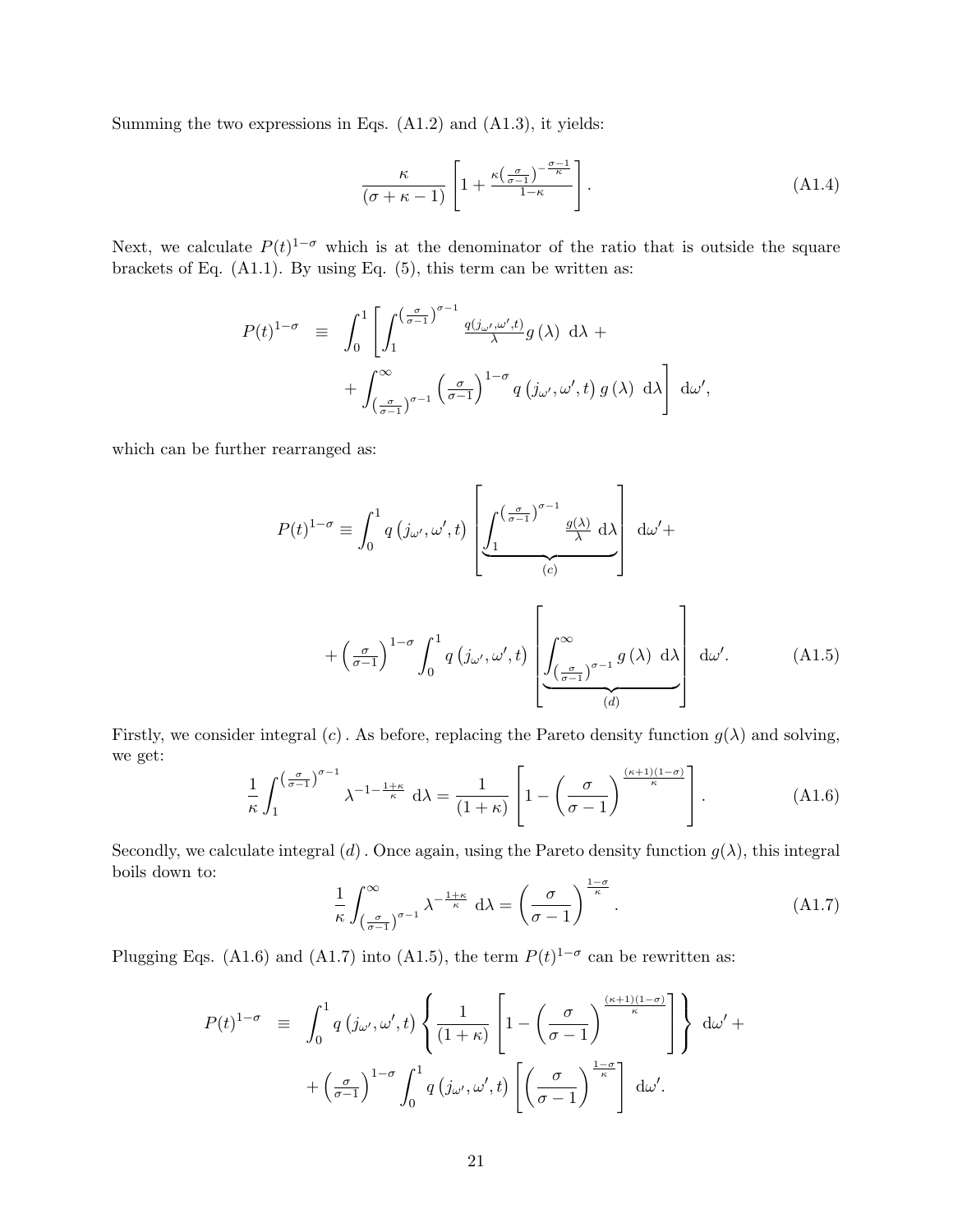The latter can be rearranged as:

$$
P(t)^{1-\sigma} = \frac{1}{(1+\kappa)} \left[ 1 - \left(\frac{\sigma}{\sigma-1}\right)^{\frac{(1+\kappa)(1-\sigma)}{\kappa}} \right] \underbrace{\int_0^1 q\left(j_{\omega'}, \omega', t\right) d\omega'}_{=Q(t)} + \left(\frac{\sigma}{\sigma-1}\right)^{\frac{(\kappa+1)(1-\sigma)}{\kappa}} \underbrace{\int_0^1 q\left(j_{\omega'}, \omega', t\right) d\omega'}_{=Q(t)} - \underbrace{\int_0^1 q\left(j_{\omega'}, \omega', t\right) d\omega'}_{=Q(t)}
$$

Collecting  $Q(t)$  and simplifying terms, we get:

$$
P(t)^{1-\sigma} \equiv Q(t) \left[ \frac{1+\kappa \left(\frac{\sigma}{\sigma-1}\right)^{-\frac{(\sigma-1)(1+\kappa)}{\kappa}}}{1+\kappa} \right].
$$
 (A1.8)

Finally, using Eqs. (A1.4) and (A1.8), we can write the expected profit stream as:

$$
\pi^{e}(j_{\omega}+1,\omega,t) = \frac{q(j_{\omega},\omega,t) c(t) L(t)}{Q(t)} \cdot \frac{\kappa(1+\kappa)\chi}{(\sigma+\kappa-1)}.
$$
  

$$
\chi \text{ being equal to } \left(1 + \frac{\kappa(\frac{\sigma}{\sigma-1})^{-\frac{(\sigma-1)}{\kappa}}}{1-\kappa}\right) / \left[1 + \kappa(\frac{\sigma}{\sigma-1})^{-\frac{(\sigma-1)(1+\kappa)}{\kappa}}\right].
$$

### A.2 Labour in the manufacturing sector

with

In this section, we determine the amount of employment in the manufacturing sector, that is:

$$
L_M(t) = \int_0^1 D(\omega, t) d\omega
$$
  
= 
$$
\int_0^1 \left[ \int_1^{\left(\frac{\sigma}{\sigma-1}\right)^{\sigma-1}} D(\omega, t) g(\lambda) d\lambda + \int_{\left(\frac{\sigma}{\sigma-1}\right)^{\sigma-1}}^{\infty} D(\omega, t) g(\lambda) d\lambda \right] d\omega.
$$

By using Eqs. (4) and (7) to substitute for  $D(\omega, t)$ , the previous expression becomes:

$$
L_M(t) = \underbrace{\frac{c(t)L(t)\int_0^1 q(j\omega,\omega,t) d\omega}{\int_0^1 q(j\omega',\omega',t)p(j\omega',\omega',t)^{1-\sigma} d\omega'}}_{(e)} \left[ \underbrace{\int_1^{\left(\frac{\sigma}{\sigma-1}\right)^{\sigma-1}} \lambda^{-\frac{\sigma}{\sigma-1}} g(\lambda) d\lambda}_{(f)} d\lambda + \underbrace{\int_0^{\frac{\sigma}{\sigma-1}} \int_0^{\infty} \int_0^{\infty} g(\lambda) d\lambda}_{(g)} d\lambda}_{(g)} \right].
$$
\n(A2.1)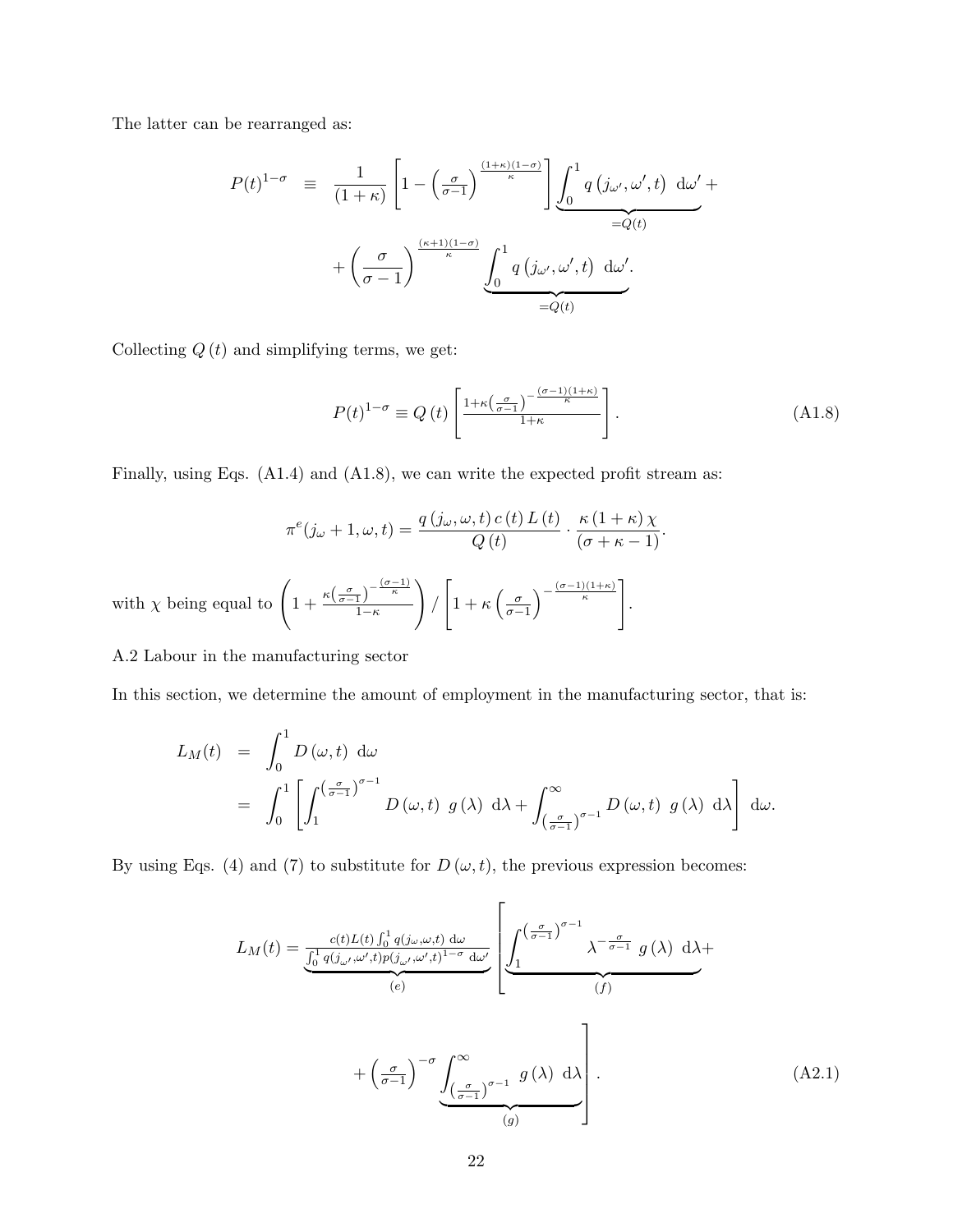We first consider the ratio  $(e)$  outside the square brackets in Eq.  $(A2.1)$ . The denominator is  $P(t)^{1-\sigma} \equiv \int_0^1 q(\mathbf{j}_{\omega'}, \omega', t) p(\mathbf{j}_{\omega'}, \omega', t)^{1-\sigma} d\omega',$  that is equal to (A1.8); in the numerator,  $\int_0^1 q(\mathbf{j}_{\omega}, \omega, t)$  $d\omega$  can be replaced by  $Q(t)$ . Simplifying terms, the ratio  $(e)$  boils down to:

$$
\frac{c(t)L(t)\int_0^1 q(j\omega,\omega,t)\,d\omega}{\int_0^1 q(j\omega,\omega',t)p(j\omega',\omega',t)^{1-\sigma}\,d\omega'} = \frac{(1+\kappa)\,c\,(t)\,L(t)}{1+\kappa\left(\frac{\sigma}{\sigma-1}\right)^{-\frac{(1+\kappa)(\sigma-1)}{\kappa}}}.
$$
\n(A2.2)

Then, we focus on the two integrals inside the square brackets of Eq.  $(A2.1)$ . Integral  $(g)$  is the same of integral (d) of formula (A1.5); the solution is given by Eq. (A1.7). Integral (f) reads as:

$$
\int_{1}^{\left(\frac{\sigma}{\sigma-1}\right)^{\sigma-1}} \lambda^{-\frac{\sigma}{\sigma-1}} g(\lambda) d\lambda.
$$

Using the Pareto density function  $q(\lambda)$  and solving the integral, we get:

$$
\frac{1}{\kappa} \int_{1}^{\left(\frac{\sigma}{\sigma-1}\right)^{\sigma-1}} \lambda^{-\frac{\sigma}{\sigma-1} - \frac{\kappa+1}{\kappa}} d\lambda = \frac{\sigma - 1}{\sigma(\kappa+1) - 1} \left[ 1 - \left(\frac{\sigma}{\sigma-1}\right)^{-\frac{\sigma(\kappa+1)-1}{\kappa}} \right].
$$
 (A2.3)

By using Eqs.  $(A2.2)$ ,  $(A1.7)$  and  $(A2.3)$  into Eq.  $(A2.1)$ , it yields:

$$
L_M(t) = \frac{(1+\kappa) c(t) L(t)}{1+\kappa \left(\frac{\sigma}{\sigma-1}\right)^{-\frac{(1+\kappa)(\sigma-1)}{\kappa}}} \left\{ \frac{\sigma-1}{\sigma(\kappa+1)-1} \left[ 1 - \left(\frac{\sigma}{\sigma-1}\right)^{-\frac{\sigma(\kappa+1)-1}{\kappa}} \right] + \left(\frac{\sigma}{\sigma-1}\right)^{-\sigma} \left(\frac{\sigma}{\sigma-1}\right)^{\frac{1-\sigma}{\kappa}} \right\}.
$$

which, after a bit of algebra, can be simplified as:

$$
L_M(t) = \frac{(\sigma - 1)(1 + \kappa)}{\sigma(\kappa + 1) - 1} c(t) L(t).
$$

#### A.3 The welfare analysis

First note that the price index  $P(t) \equiv \left[\int_0^1 q(\dot{j}_{\omega'}, \omega', t) p(\dot{j}_{\omega'}, \omega', t)^{1-\sigma} d\omega'\right]^{1/(1-\sigma)}$  can be written as  $P(t) = [Q(t) \cdot Ep^{1-\sigma}]^{1/(1-\sigma)}$  where  $Ep^{1-\sigma}$  is the expected value of  $p^{1-\sigma}$  and p is the price charged by each industry leader firm. This follows because  $q$  equals one for each product at time  $t = 0$ , the innovation rate is the same in each industry and the distribution of prices does not change over time. Since  $u(t) = c(t)/P(t)$ ,

$$
\ln u(t) = \ln c(t) + \frac{1}{\sigma - 1} \ln Q(t) + \frac{1}{\sigma - 1} \ln E p^{1 - \sigma}.
$$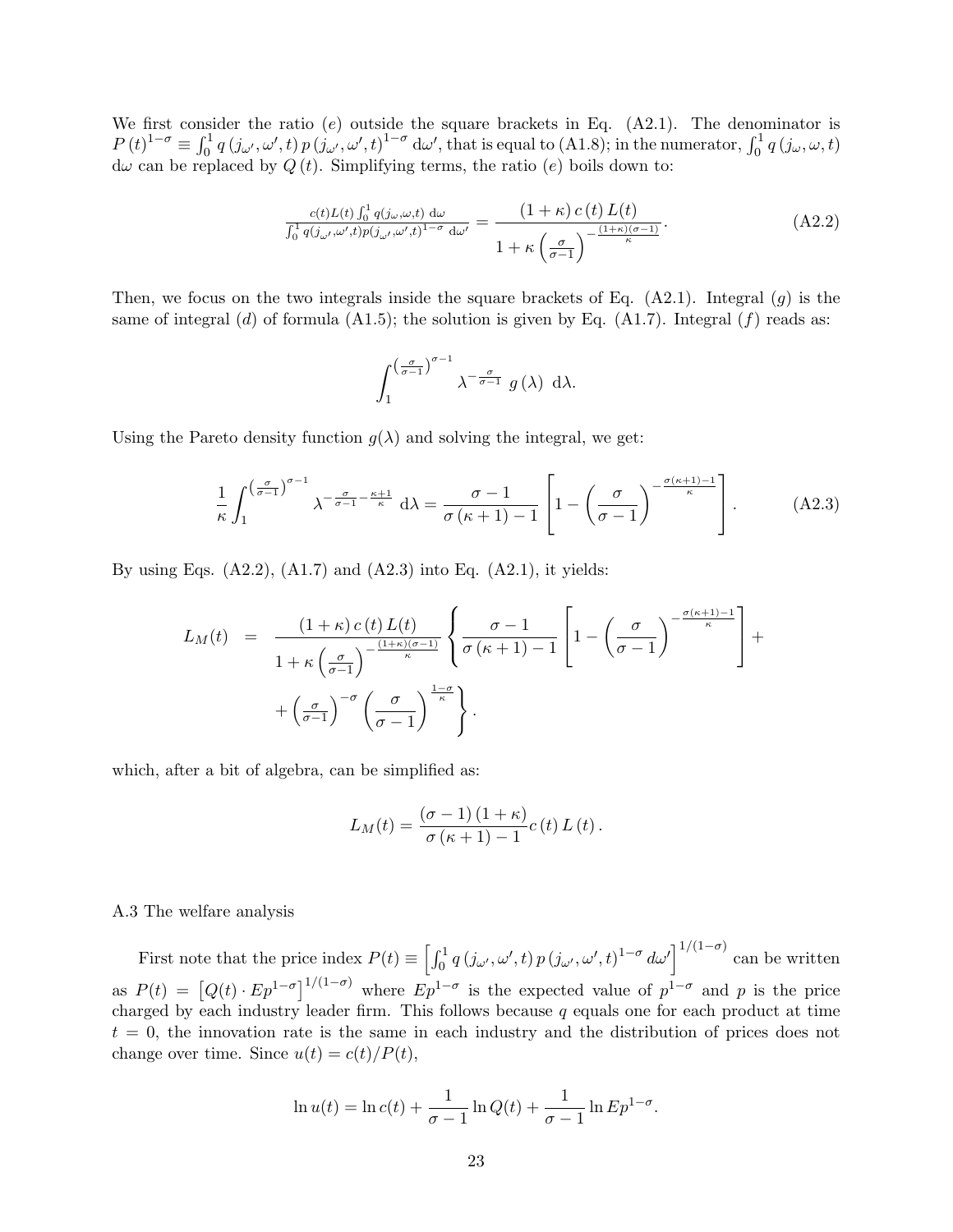In any balanced growth equilibrium where consumer expenditure  $c$  is constant over time, consumer utility grows solely because the average quality of products  $Q(t)$  increases over time.

Second, we derive the state equation relevant to the social planner. Since  $x(t) \equiv Q(t)^{1-\phi}/L(t)$ ,  $\frac{\dot{x}(t)}{x(t)} = (1 - \phi) \frac{\dot{Q}(t)}{Q(t)} - \frac{\dot{L}(t)}{L(t)} = (1 - \phi) \frac{\kappa}{1 - \kappa} t(t) - n$ , the relevant state equation is

$$
\dot{x}(t) = \left[\frac{B}{1-\kappa}t(t) - n\right]x(t).
$$

At time  $t = 0$ ,  $Q(0) = 1$  and  $L(0) = 1$  imply that the relevant initial condition is  $x(0) = 1$ .

Third, we derive a relationship between the state variable  $x(t)$  and average quality  $Q(t)$ . Since  $x(t) \equiv Q(t)^{1-\phi}/L(t) = e^{(1-\phi)\kappa \Phi(t)/(1-\kappa)}/e^{nt}$ ,  $\ln x(t) = B\Phi(t)/(1-\kappa) - nt$  and using this equation we obtain  $\ln Q(t) = \frac{\kappa \Phi(t)}{1-\kappa} = \frac{\kappa}{1-\kappa} \left[ \ln x(t) + nt \right] \frac{1-\kappa}{B}$  $\frac{-\kappa}{B}$  or

$$
\ln Q(t) = \frac{\kappa}{B} \left[ \ln x(t) + nt \right].
$$

Using (16), we also obtain a relationship between the state variable  $x(t)$ , the innovation rate  $\iota(t)$ and consumer expenditure  $c(t)$ :

$$
\ln [1 - a\iota(t)x(t)] = \ln \frac{(\sigma - 1)(1 + \kappa)}{\sigma(1 + \kappa) - 1} + \ln c(t).
$$

We are now ready to state the social planner's problem. We want to maximize discounted utility  $U = \int_0^\infty e^{-(\rho - n)t} \ln u(t) dt$  subject to the state equation, and using the above-derived equations, we obtain

$$
\ln u(t) = \ln\left[1 - a\iota\left(t\right)x\left(t\right)\right] - \ln\frac{\left(\sigma - 1\right)\left(1 + \kappa\right)}{\sigma\left(1 + \kappa\right) - 1} + \frac{\kappa}{\left(\sigma - 1\right)B}\left[\ln x(t) + nt\right] + \frac{1}{\sigma - 1}\ln Ep^{1-\sigma}.
$$

Since the terms  $\ln \frac{(\sigma-1)(1+\kappa)}{\sigma(1+\kappa)-1}$ ,  $\frac{\kappa nt}{(\sigma-1)}$  $\frac{\kappa nt}{(\sigma-1)B}$  and  $\frac{1}{\sigma-1}\ln Ep^{1-\sigma}$  play no role in determining the optimal control, they can be ignored and the social planner's optimal control problem can be written more simply as

$$
\max_{\iota(t)} \left\{ \int_0^\infty e^{-(\rho - n)t} \left[ \ln\left[1 - a\iota(t)x(t)\right] + \frac{\kappa}{(\sigma - 1)B} \ln x(t) \right] dt \right\}
$$
\nsubject to\n
$$
\dot{x}(t) = \left[ \frac{B}{1 - \kappa} \iota(t) - n \right] x(t), \quad x(0) = 1.
$$

The current value Hamiltonian function for this problem is given by

$$
H \equiv \ln\left[1 - a\iota\left(t\right)x\left(t\right)\right] + \frac{\kappa}{(\sigma - 1)B}\ln x(t) + \zeta(t)\left[\frac{B}{1 - \kappa}\iota(t) - n\right]x(t),
$$

where  $\zeta(t)$  is the costate variable associated to the state variable  $x(t)$ . Pontryagin's maximum principle yields the first order conditions:

$$
\frac{\partial H}{\partial t} = \left[ -\frac{a}{1 - a\iota(t)x(t)} + \zeta(t)\frac{B}{1 - \kappa} \right] x(t) = 0,
$$
\n(A3.1)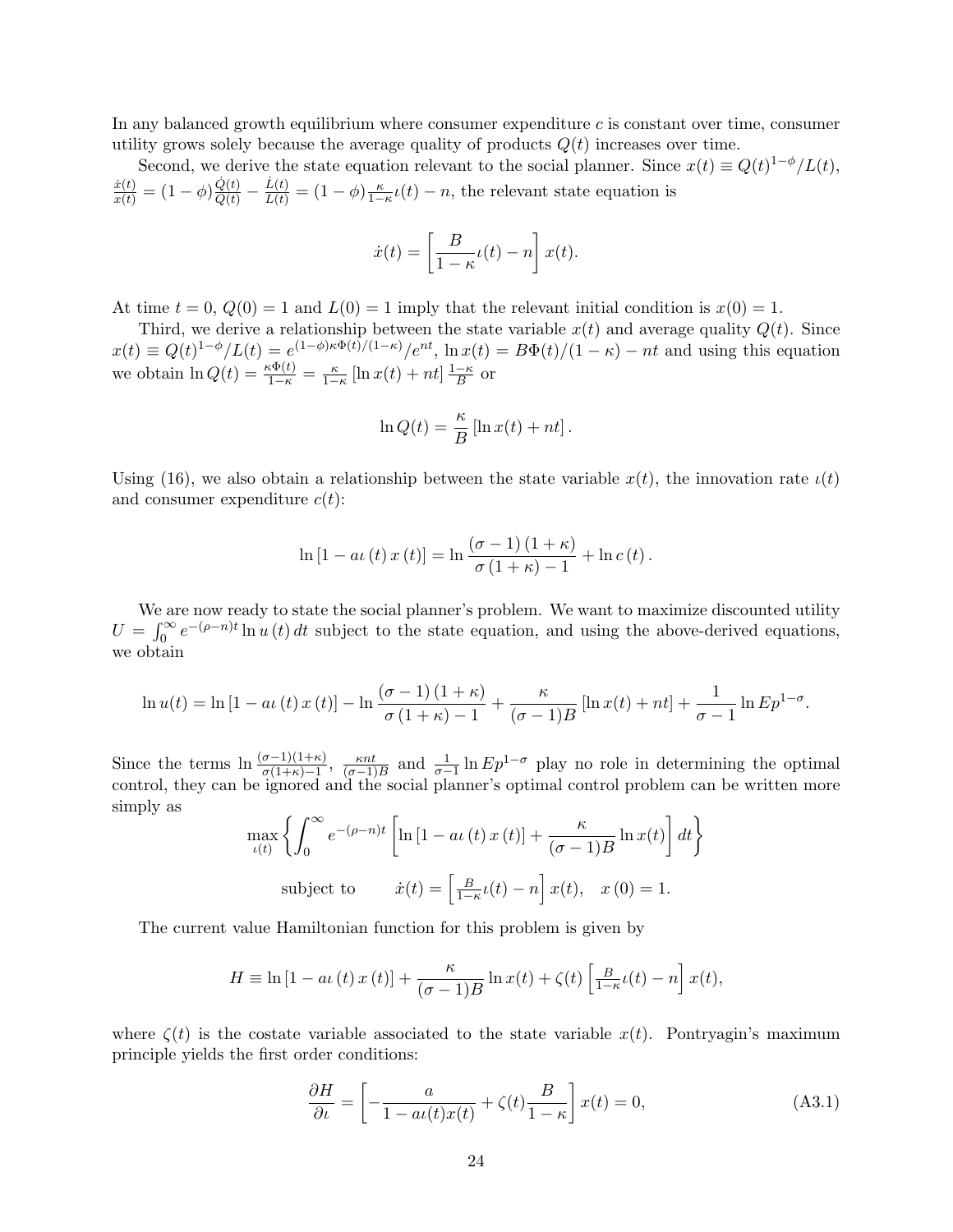$$
\dot{\zeta}(t) - (\rho - n)\zeta(t) = -\frac{\partial H}{\partial x} = -\frac{\kappa}{(\sigma - 1)B} \frac{1}{x(t)} - \zeta(t) \left[ \frac{B}{1 - \kappa} \iota(t) - n \right] + \frac{a\iota(t)}{1 - a\iota(t)x(t)}, \quad \text{(A3.2)}
$$

and the transversality condition

$$
\lim_{t \to \infty} e^{-(\rho - n)t} \zeta(t)x(t) = 0.
$$

Solving (A3.1) for  $\iota(t)$  yields  $\iota(t) = \frac{1}{ax(t)} - \frac{1-\kappa}{\zeta(t)Bx}$  $\frac{1-\kappa}{\zeta(t)Bx(t)}$  and substituting this into both (A3.2) and the state equation, we obtain the following system of non-linear differential equations:

$$
\dot{\zeta}(t) = \rho \zeta(t) - \frac{\kappa}{(\sigma - 1)Bx(t)},
$$

$$
\dot{x}(t) = \frac{B}{a(1 - \kappa)} - \frac{1}{\zeta(t)} - nx(t).
$$

The curve  $\dot{x} = 0$  is upward sloping in  $(x, \zeta)$  space, the curve  $\dot{\zeta} = 0$  is downward sloping in  $(x, \zeta)$ space, and they have a unique intersection in the positive orthant given by

$$
\zeta^{s} = \frac{a(1-\kappa)\left\{n\kappa + B\rho(\sigma - 1)\right\}}{B^{2}\rho(\sigma - 1)}
$$

and

$$
x^{s} = \frac{\kappa B}{a(1-\kappa)\left\{n\kappa + B\rho(\sigma-1)\right\}},
$$

where the superscript s denotes the steady-state value of the variable. It is easy to verify that the system of differential equations is saddle-path stable. Jumping onto the saddle-path at time  $t = 0$  and staying on it forever is a candidate solution to the social planner's problem that satisfies the first order conditions (A3.1) and (A3.2) as well as the transversality condition. Since the maximized Hamiltonian is strictly concave in  $x$  and all the sufficiency conditions for infinite-horizon autonomous optimal control problems are satisfied by this candidate solution, we conclude that it is the unique solution to the social planner's problem (see Theorem 7.14 in Acemoglu (2008)).

Focusing on the steady-state properties of this solution, we can solve for the optimal steadystate innovation rate  $\iota^s$ . Setting  $\overline{x} = 0$  yields  $\iota^s = \frac{n(1-\kappa)}{R}$  $\frac{1-\kappa}{B}$ , which coincides with the equilibrium steady-state innovation rate in Eq. (23). We can also solve for the optimal steady-state share of labor employed in R&D activities  $(L_I/L)^s$ . Eq. (16) implies that  $(L_I/L)^s = a\ell^s x^s$ . Substituting into this expression for  $\iota^s$  and  $x^s$  yields

$$
\left(\frac{L_I}{L}\right)^s = \frac{n\kappa}{n\kappa + B\rho(\sigma - 1)}.
$$

Comparing the optimal R&D share  $(L_I/L)^s$  with the equilibrium R&D share  $(L_I/L)^*$  given by Eq. (24), they only coincide if

$$
1 - s_R = \Lambda, \quad \Lambda \equiv \frac{\rho \chi \left( 1 - \kappa \right) \left[ \sigma (\kappa + 1) - 1 \right]}{\left( \sigma + \kappa - 1 \right) \left[ \rho + \frac{1 - B}{B} n \right]}
$$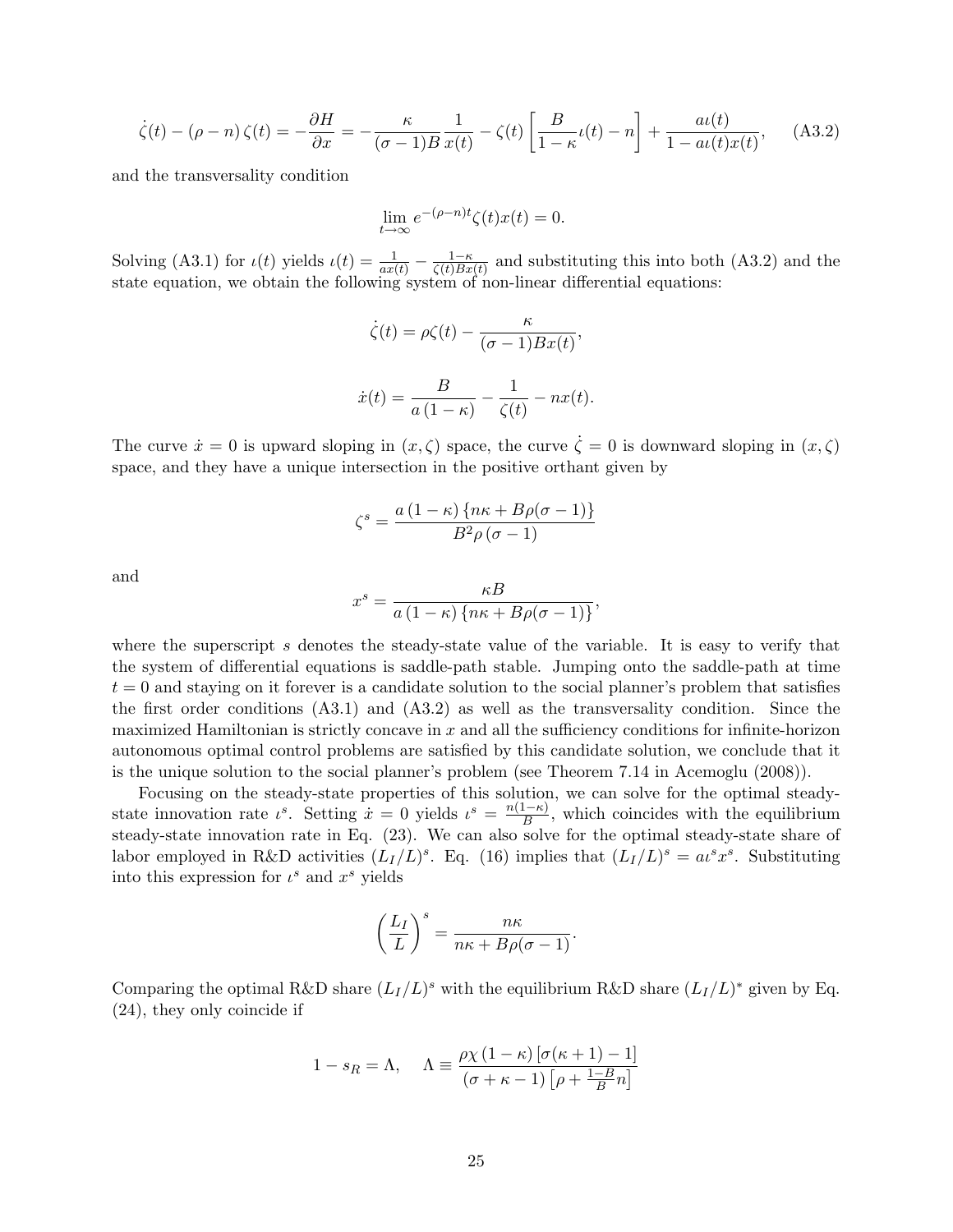In steady-state equilibrium, it is optimal to subsidize R&D if  $\Lambda < 1$  and it is optimal to tax R&D if  $\Lambda > 1$ . Which case occurs depends on the parameters of the model.

Finally, we present some results used in the numerical analysis.

First, we calculate the expected price in the economy  $Ep$ . Using (7) and (10),

$$
Ep \equiv \int_1^{\infty} p(\lambda)g(\lambda) d\lambda = \int_1^{\left(\frac{\sigma}{\sigma-1}\right)^{\sigma-1}} \lambda^{\frac{1}{\sigma-1}}g(\lambda) d\lambda + \int_{\left(\frac{\sigma}{\sigma-1}\right)^{\sigma-1}}^{\infty} \frac{\sigma}{\sigma-1}g(\lambda) d\lambda
$$

$$
= \frac{\left(\frac{\sigma}{\sigma-1}\right)^{1+\frac{1-\sigma}{\kappa}} - 1}{\frac{\kappa}{\sigma-1} - 1} + \left(\frac{\sigma}{\sigma-1}\right)^{1+\frac{1-\sigma}{\kappa}}.
$$

Second, we calculate what static utility equals for the representative consumer in steady-state equilibrium. From before  $u(t) = c(t)/P(t)$  and in steady-state equilibrium, consumer expenditure  $c(t)$  takes on the constant value  $c^*$ . The price index satisfies  $P(t) = [Q(t) \cdot Ep^{1-\sigma}]^{1/(1-\sigma)}$ and in steady-state equilibrium, since  $x(t) \equiv Q(t)^{1-\phi}/L(t)$  takes on the constant value  $x^*, x^*e^{nt} =$  $Q(t)^{1-\phi}$ . It follows that  $Q(t) = (x^*)^{1/(1-\phi)}e^{nt/(1-\phi)}$  and  $P(t) = [(x^*)^{1/(1-\phi)}e^{nt/(1-\phi)} \cdot Ep^{1-\sigma}]^{1/(1-\sigma)}$ . Thus static utility in steady-state equilibrium is given by

$$
u(t) = c^*(x^*)^{\frac{1}{(1-\phi)(\sigma-1)}} \left[ E p^{1-\sigma} \right]^{\frac{1}{\sigma-1}} e^{g^* t}.
$$

Third, we compare static utility when R&D is not subsidized  $u_0(t)$  to static utility when R&D is optimally subsidized  $u_s(t)$ . This yields

$$
\frac{u_s(t)}{u_0(t)} = \frac{c_s^*(x_s^*)^{\frac{1}{(1-\phi)(\sigma-1)}} \left[Ep^{1-\sigma}\right]^{\frac{1}{\sigma-1}} e^{g^*t}}{c_0^*(x_0^*)^{\frac{1}{(1-\phi)(\sigma-1)}} \left[Ep^{1-\sigma}\right]^{\frac{1}{\sigma-1}} e^{g^*t}} = \frac{c_s^*(x_s^*)^{\frac{1}{(1-\phi)(\sigma-1)}}}{c_0^*(x_0^*)^{\frac{1}{(1-\phi)(\sigma-1)}}}
$$

since subsidizing R&D does not affect the distribution of prices or the steady-state rate of economic growth  $g^*$ . Comparing steady-state equilibrium paths before and after R&D is optimally subsidized, the ratio  $\frac{u_s(t)}{u_0(t)}$  reveals the percentage increase in real consumption from optimally subsidizing R&D. In the presentation of the numerical results, we report the subutility value  $\hat{u} \equiv c^*(x^*)^{\frac{1}{(1-\phi)(\sigma-1)}}$ associated with some steady-state outcomes since this information allows the reader to calculate  $u_s(t)$  $\frac{u_s(t)}{u_0(t)}$ .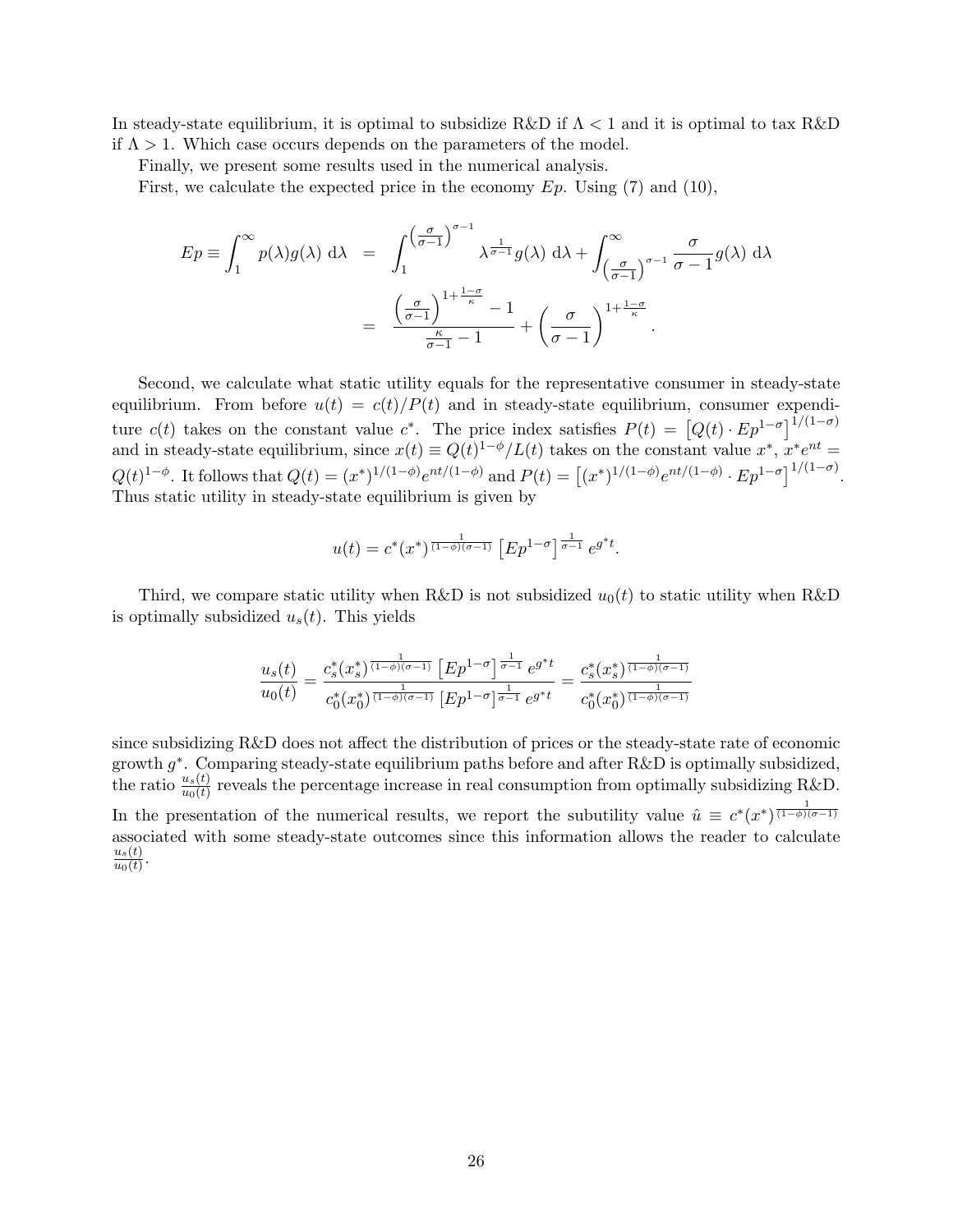# References

- [1] Acemoglu, D. (2008). "Introduction to Modern Economic Growth", Massachusetts Institute of Technology, unpublished book manuscript.
- [2] Aghion P. and P. Howitt (1992), "A model of growth through creative destruction", Econometrica 60, pp. 323-351.
- [3] Basu S. (1996). "Procyclical Productivity: Increasing Returns or Cyclical Utilization", Quarterly Journal of Economics, Vol. 111, pp. 709-751.
- [4] Bental B. and D. Peled (1996). "Endogenous Technical Progress and Growth: a Search Theoretic Approach", International Economic Review, Vol. 37, pp. 687-718.
- [5] Bental B. and D. Peled (2002). "Quantitative growth effects of subsidies in a search theoretic R&D model", Journal of Evolutionary Economics, Vol. 12, issue 4, pp. 397-423.
- [6] Bertran F. L. (2003). "Pricing Patents through Citations", University of Rochester, mimeo.
- [7] Cohen, W.M. and R. C. Levin (1989). "Empirical studies of innovation and market structure", in (R. Schmalensee and R. D. Willig eds.), Handbook of Industrial Organization, Vol. 2, 1059- 1107.
- [8] Dinopoulos E. and P. Thompson (1998). "Schumpeterian Growth Without Scale Effects", Journal of Economic Growth, 3, pp. 313-335.
- [9] Griliches Z. (1992). "The Search for R&D Spillovers". Scandinavian Journal of Economics, 94, pp. 29-47.
- [10] Grossman G. M. and E. Helpman (1991). "Innovation in the Global Economy". MIT Press.
- [11] Ha J. and P. Howitt (2007). "Accounting for Trends in Productivity and R&D: A Schumpeterian Critique of Semi-Endogenous Growth Theory". Journal of Money Credit and Banking, 33, pp. 733-774.
- [12] Hall B. H., A. B. Jaffe and M. Trajtenberg (2000). "Market value and patent citations: A first look". NBER Working Paper n. 7741.
- [13] Hall B. H., A. B. Jaffe and M. Trajtenberg (2001). "The NBER Patent Citation Data File: Lessons, Insights and Methodological Tools". NBER Working Paper n. 8498.
- [14] Harhoff D., F. M. Scherer and K. Vopel (1997). "Exploring the Tail of Patented Invention Value Distributions", WZB Working Paper, n. 97-27.
- [15] Jaffe A., and M. Trajtenberg (1996). "Flows of Knowledge from universities and federal labs: Modelling the flow of patent citations over time and across institutional and geographic boundaries", Proceedings of the National Academy of Science, n. 93, pp. 12671-12677.
- [16] Jones, C.I. (2005). "Growth and Ideas", in (P. Aghion and S. Durlauf eds.), Handbook of Economic Growth, Elsevier, 1063-1111.
- [17] Jones, C.I., and J. Williams (2000). "Too much of a good thing: The economics of investment in R&D". Journal of Economic Growth, 5, pp. 65-85.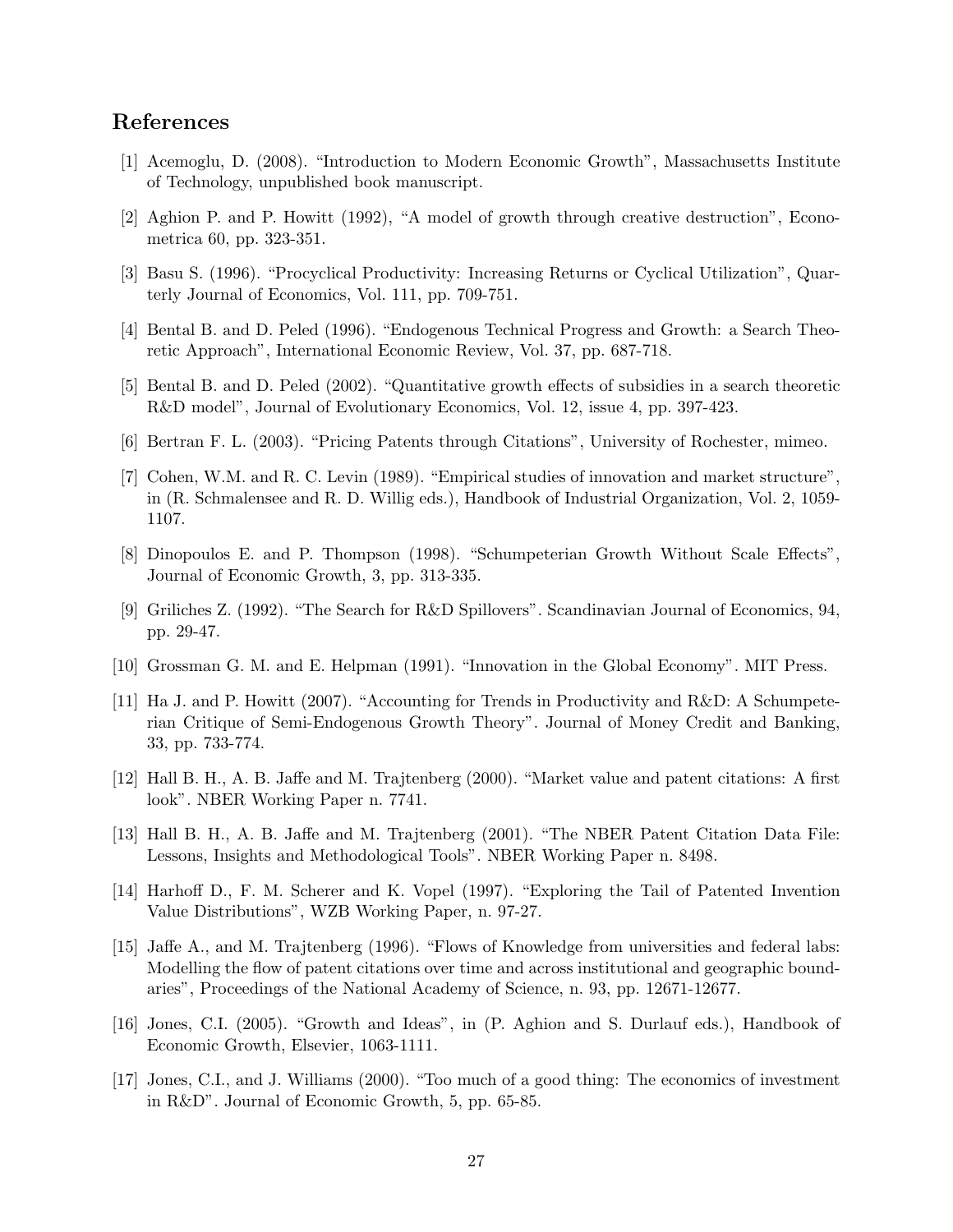- [18] Klemperer, P. (1990). "How broad should the scope patent protection be?". RAND Journal of Economics, 21, n. 1, pp. 113-131.
- [19] Kortum S. (1997). "Research, Patenting and Technological Change". Econometrica, 65, pp. 1389-1420.
- [20] Li C. W. (2001). "On the Policy Implications of Endogenous Technological Progress". Economic Journal, 111, pp. 164-179.
- [21] Li C. W. (2003). "Endogenous Growth without Scale Effects: Comment", The American Economic Review, 93, n. 3, pp. 1009-1017.
- [22] Mehra, R., and E. C. Prescott. (1985). "The Equity Premium: A Puzzle", Journal of Monetary Economics, 15, 145–161.
- [23] Melitz M. J. (2003). "The Impact of Trade on Intra-Industry Reallocations and Aggregate Industry Productivity", Econometrica, Vol. 71, pp. 1695-1725.
- [24] Melitz M. J. and G. I. P. Ottaviano (2003). "Market Size, Trade, and Productivity", Harvard University, mimeo.
- [25] Norrbin S. C. (1993). "The Relationship between Price and Marginal Cost in US Industry: a Contradiction", Journal of Political Economy, Vol. 101, pp. 1149-64.
- [26] O'Donoghue T. (1998). "A Patentability Requirement for Sequential Innovation", RAND Journal of Economics, Vol. 29(4), pp. 654-679.
- [27] O'Donoghue T., S. Schotchmer and J. F. Thisse (1998). "Patents Breath, Patents Life, and the Pace of Technological Progress", Journal of Economics and Management Strategy, Vol. 7, pp. 1-32.
- [28] O'Donoghue T. and J. Zweimuller (2004). "Patents in a model of endogenous growth", Journal of Economic Growth, Vol. 81(9), pp. 81-123.
- [29] Popp D., (2005). "Uncertain R&D and the Porter Hypothesis", The B.E. Journals in Economic Analysis & Policy (Contributions to Economic Analysis & Policy), Vol. 4, issue 1, article 6.
- [30] Scherer F. M. (1965). "Firm Size, Market Structure, Opportunity, and the Output of Patented Inventions", American Economic Review, Vol. 55, pp. 1097-1123.
- [31] Segerstrom P. (1998). "Endogenous Growth without Scale Effects", American Economic Review, 88, N. 5, pp. 1290-1310.
- [32] Segerstrom P. (2007). "Intel Economics", International Economic Review, 48, N. 1, pp. 247- 280.
- [33] Silverberg G. and B. Verspagen (2004). "The size distribution of innovation revised: An application of extreme vale statistics to citation an value measures of patent significance". ECIS Working Paper n. 14.17.
- [34] Steger T. (2003). "The Segerstrom Model: Stability, Speed of Convergence and Policy Implications", Economics Bulletin, 15, pp. 1-8.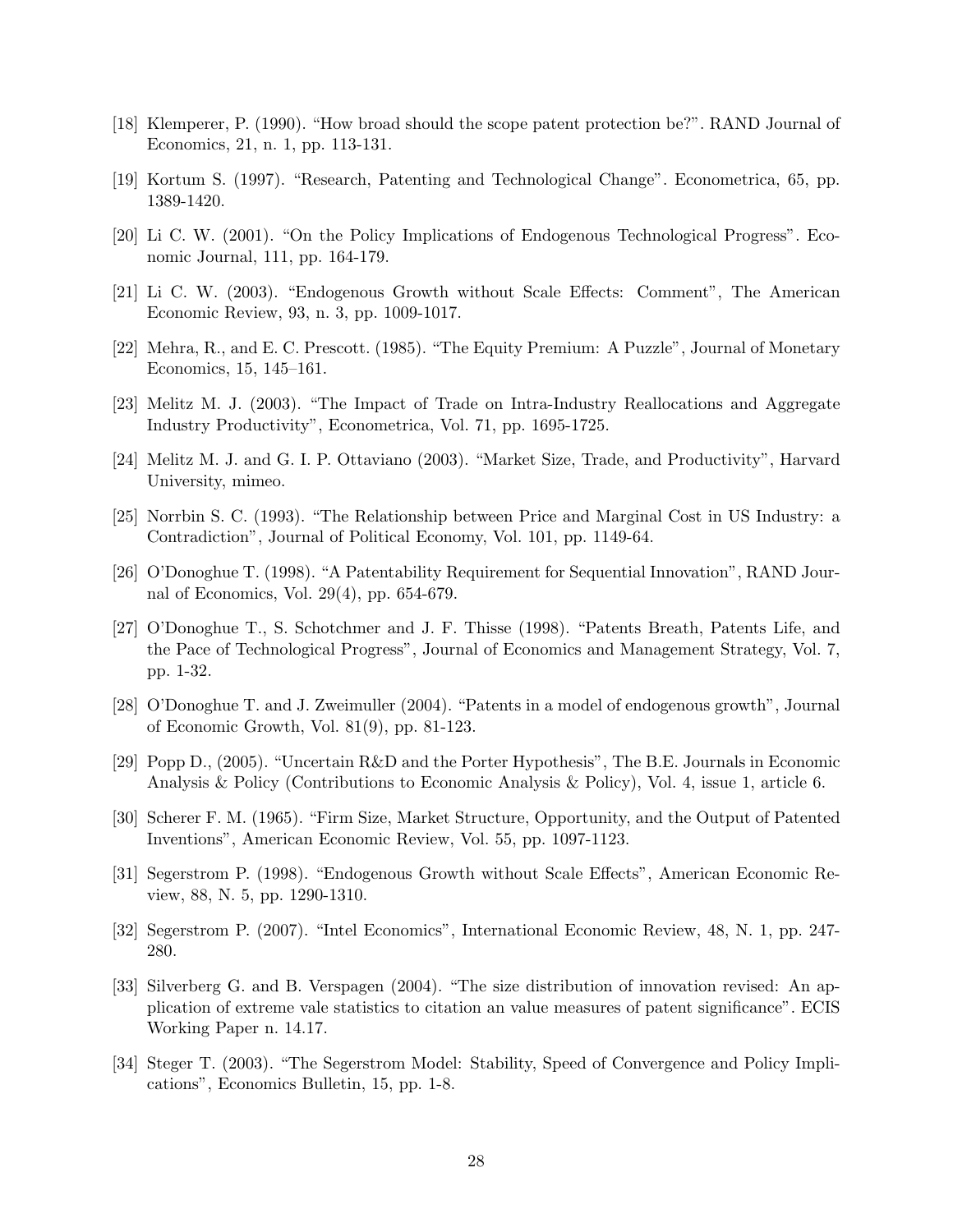- [35] Sveikauskas L. (2007). "R&D and Productivity Growth: A Review of the Literature". BLS Working Paper n. 408.
- [36] Thompson P. (1999). "Rationality, rules of thumb, and R&D", Structural Change and Economic Dynamics, 10, pp. 321–340.
- [37] Thompson P. and D. Waldo (1994). "Growth and Trustified Capitalism", Journal of Monetary Economics 34, pp. 445–462.
- [38] World Bank (2003), World Development Indicators, Washington, DC.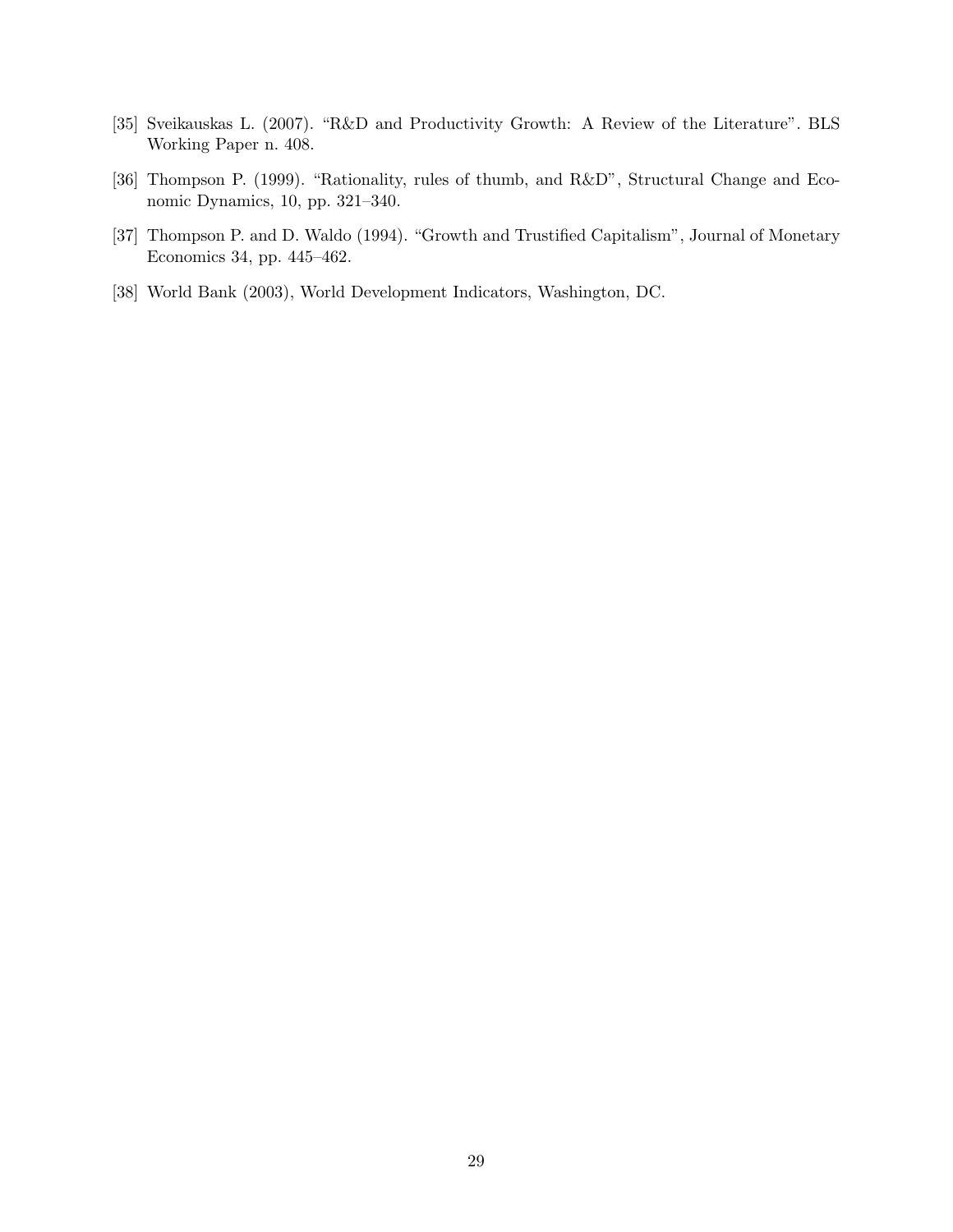Figure 1: Averages number of claims made by technological fields for the U.S. economy (source: Hall et al., 2001).